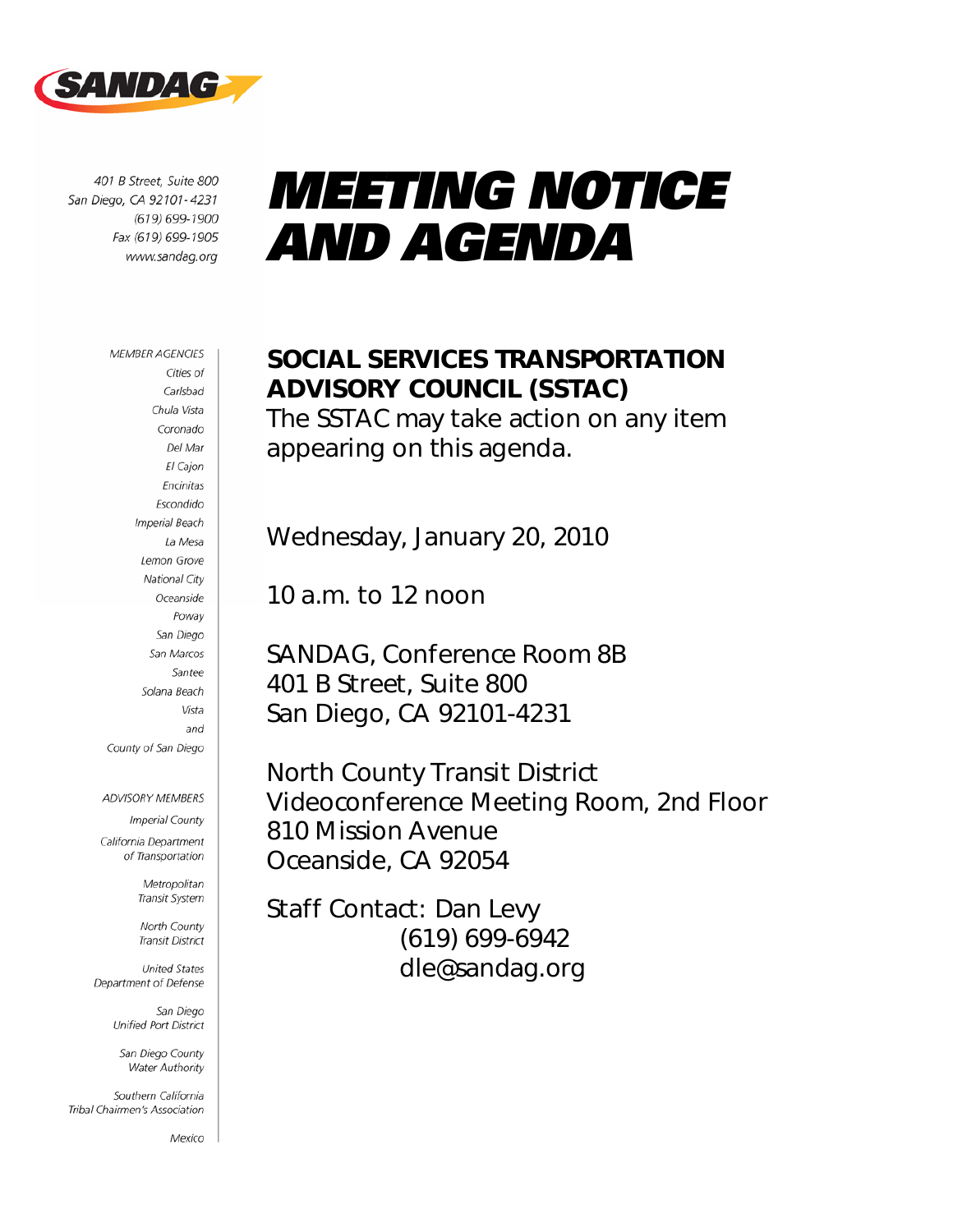## *AGENDA HIGHLIGHTS*

• JOB ACCESS AND REVERSE COMMUTE, NEW FREEDOM, AND SENIOR MINI-GRANT PROGRAM PERFORMANCE MONITORING

#### • COMPASS CARD UPDATE

*SANDAG offices are accessible by public transit. Phone 1-800-COMMUTE or see www.sdcommute.com for route information.* 

*In compliance with the Americans with Disabilities Act (ADA), SANDAG will accommodate persons who require assistance in order to participate in SANDAG meetings. If such assistance is required, please contact SANDAG at (619) 699-1900 at least 72 hours in advance of the meeting.* 

*To request this document or related reports in an alternative format, please call (619) 699-1900, (619) 699-1904 (TTY), or fax (619) 699-1905.*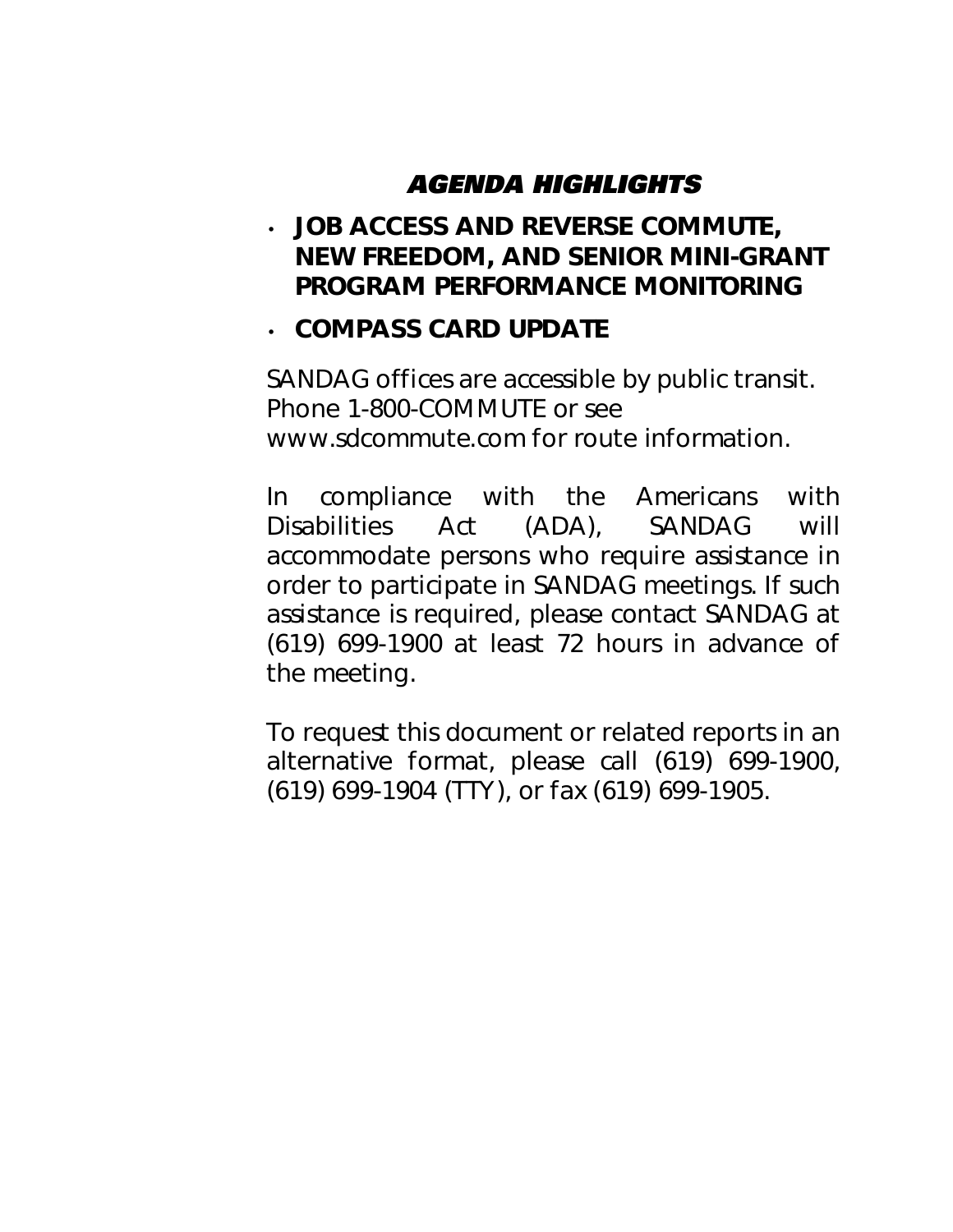## SOCIAL SERVICES TRANSPORTATION ADVISORY COUNCIL (SSTAC)

Wednesday, January 20, 2010

#### ITEM # RECOMMENDATION

1. INTRODUCTIONS

#### +2. APPROVAL OF THE MEETING SUMMARY OF NOVEMBER 16, 2009

The SSTAC is asked to review and approve the November 16, 2009, meeting minutes.

## 3. PUBLIC COMMENT COMMENT

Members of the public shall have the opportunity to address the council on any issue within the jurisdiction of the council. Speakers are limited to three minutes each.

#### 4. CHAIR'S REPORT AND COUNCIL MEMBER COMMENTS

The chair and council members will report on issues of interest to the council.

#### 5. STAFF REPORT INFORMATION

Staff will report on items of interest to the council.

APPROVE

#### INFORMATION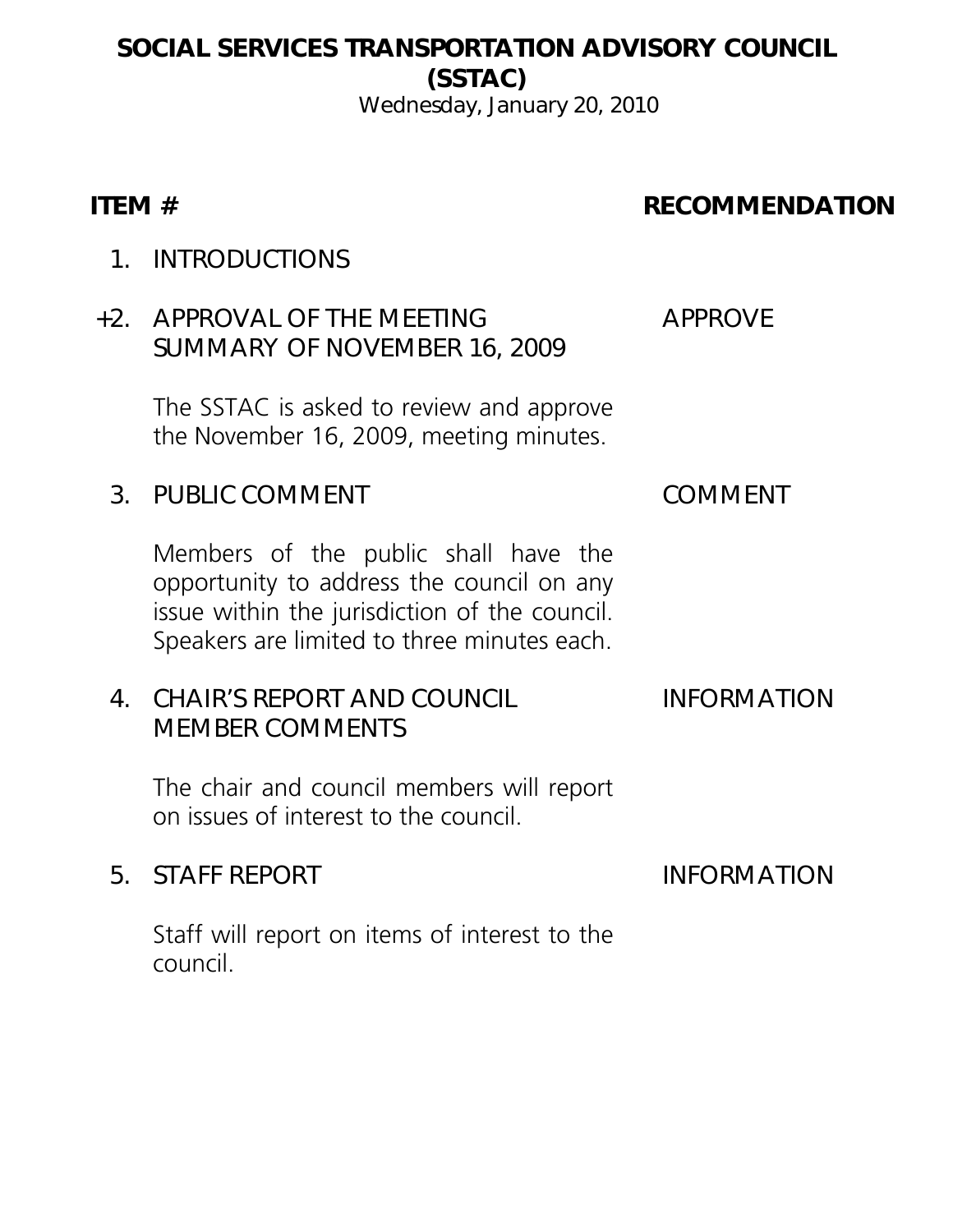#### 6. 2010–2014 COORDINATED PLAN SURVEY EFFORTS

Staff will discuss a draft survey instrument for review and comment by the SSTAC. The survey is being developed to explore further the unmet transportation needs in the rural areas of San Diego County, which will be incorporated in the 2010–2014 Coordinated Plan update.

#### 7. AUDIBLE MESSAGING TECHNOLOGY **STUDY**

Staff will report on the status of SANDAG's intent to apply for a California Department of Transportation grant to study audible messaging technologies and discuss with the council opportunities for providing input.

#### +8. JOB ACCESS AND REVERSE COMMUTE (JARC), NEW FREEDOM, AND SENIOR MINI-GRANT PROGRAM PERFORMANCE MONITORING DISCUSSION

Staff will present and discuss the methods for monitoring the performance of JARC, New Freedom, and *TransNet* Senior Mini-Grant programs.

#### ITEM # RECOMMENDATION

**DISCUSSION** 

**DISCUSSION**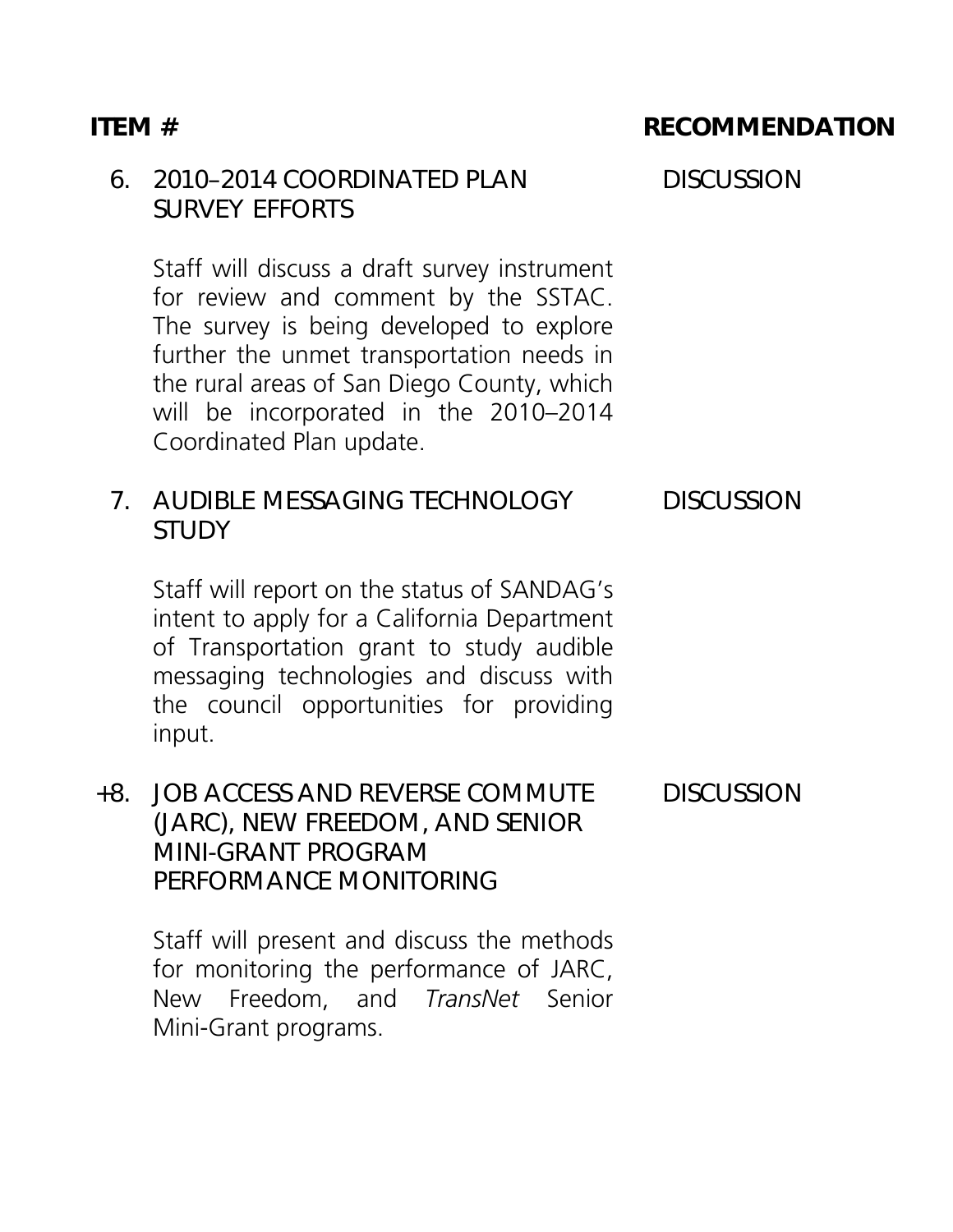#### 9. COMPASS CARD UPDATE INFORMATION

Staff will present an update on the regionwide implementation of the Compass Card, the new smart card for transit passes.

#### 10. FORM 700 AND CONFLICT OF INTEREST INFORMATION

Staff will provide instructions on completing the Form 700-Statement of Economic Interest, and the Declaration Concerning Conflict of Interest form.

#### 11. FULL ACCESS AND COORDINATED TRANSPORTATION (FACT) UPDATE INFORMATION

The council will hear a verbal report on the most recent developments of FACT, including the FACT Business Plan.

#### 12. TRANSIT OPERATORS UPDATE INFORMATION

Representatives from the Metropolitan Transit System (MTS) and the North County Transit District (NCTD) will provide an update on their financial status, service changes, and any administrative developments.

#### ITEM # RECOMMENDATION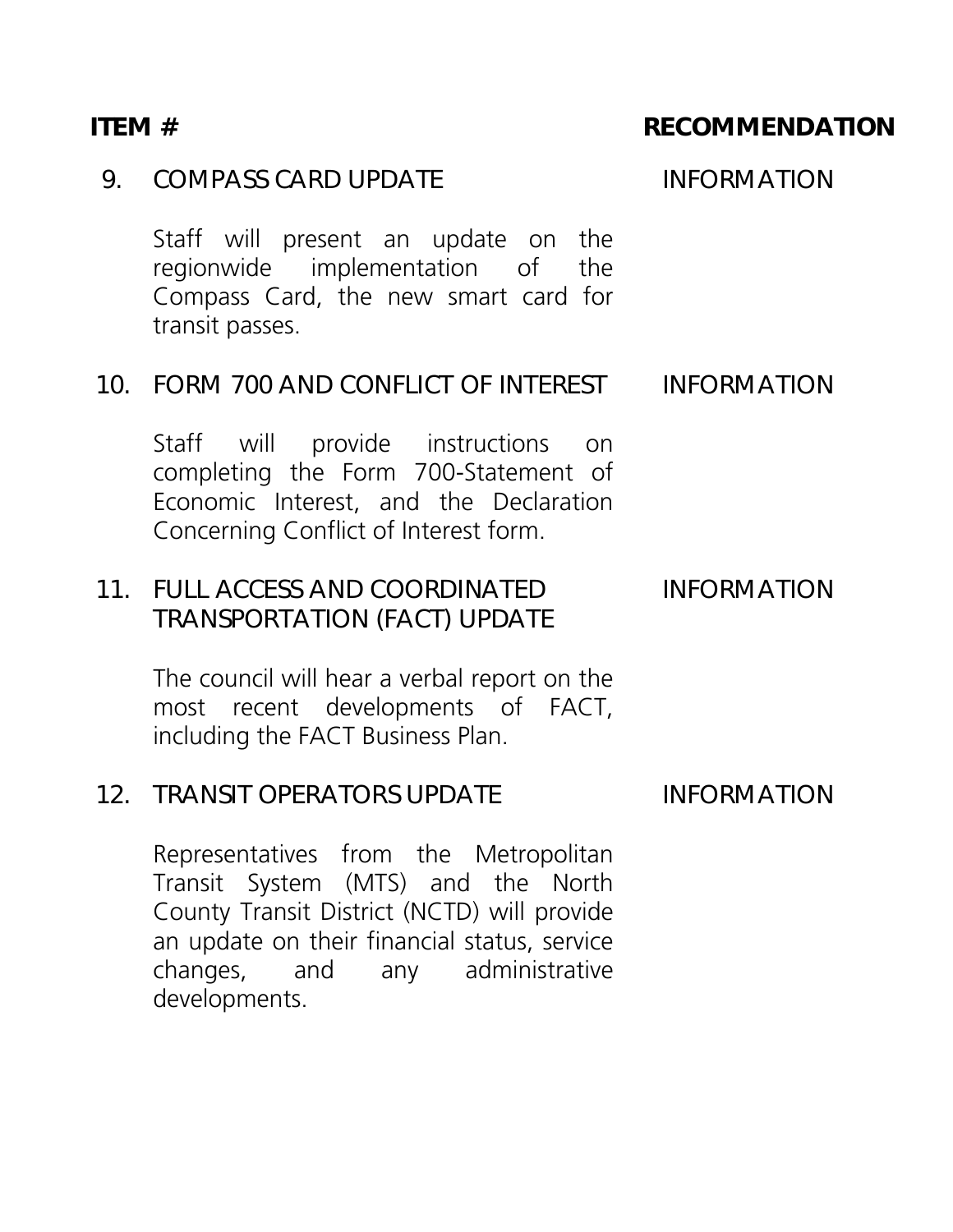### ITEM # RECOMMENDATION

## 13. ADJOURNMENT ADJOURN

The next SSTAC meeting is scheduled for Monday, March 15, 2010.

+ next to an item indicates an attachment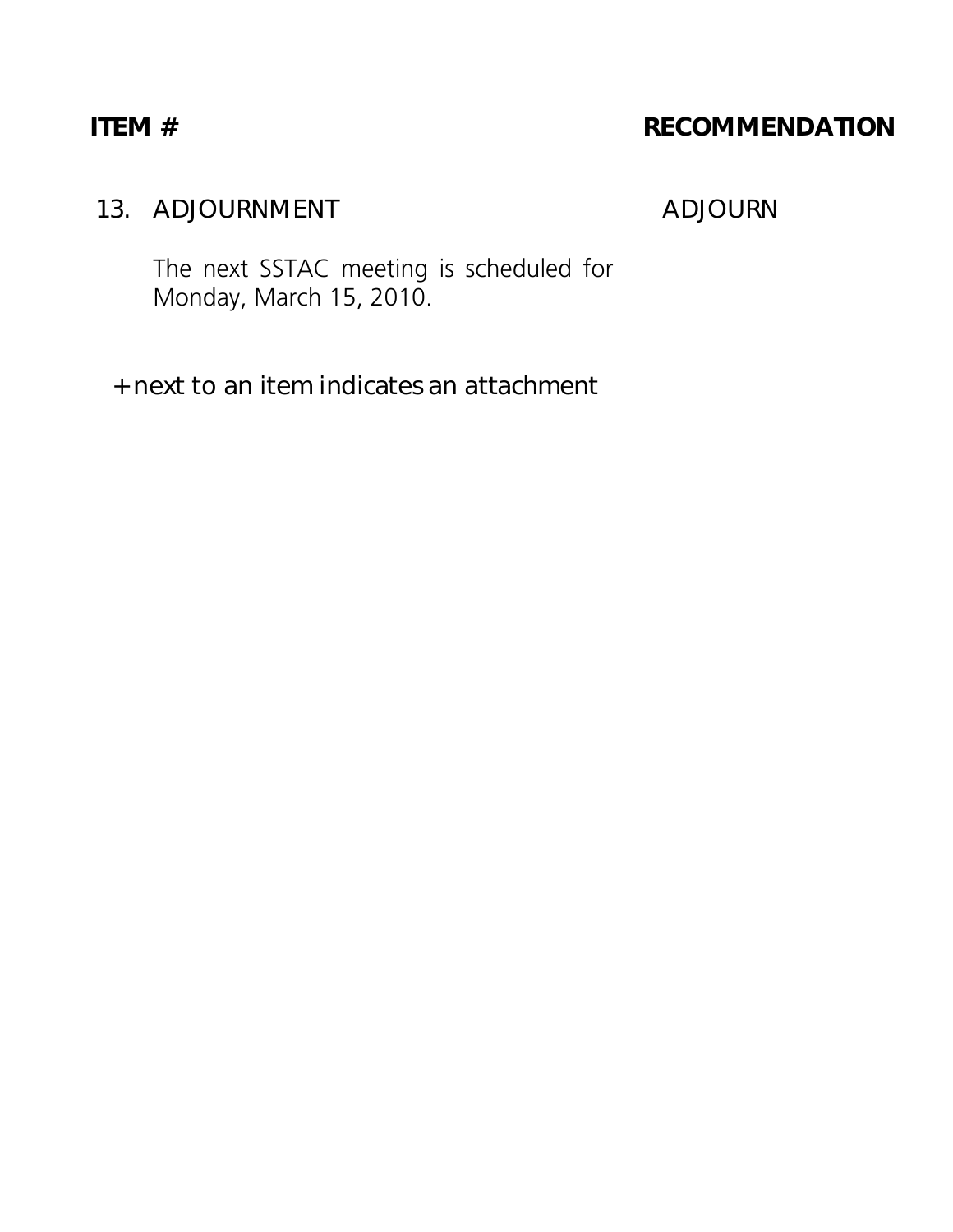#### **SOCIAL SERVICES TRANSPORTATION ADVISORY COUNCIL (SSTAC)**

January 20, 2010 AGENDA ITEM NO.: **2**

#### **Action Requested: APPROVE**

APPROVAL OF THE MEETING SUMMARY OF NOVEMBER 16, 2009 File Number 3001100

#### **November 16, 2009, Attendance:**

| <b>NAMES</b>               | <b>AGENCY</b>         |
|----------------------------|-----------------------|
| David Jackson              | Citizen Member        |
| <b>Sharlene Ornelas</b>    | <b>Citizen Member</b> |
| <b>Jackson Alexander</b>   | Citizen Member        |
| <b>Clive Richard</b>       | Citizen Member        |
| <b>Alane Haynes</b>        | NCID                  |
| Pete D'Ablaing             | SANDAG                |
| Max Calder (Vice           | <b>FACT</b>           |
| Chair)                     |                       |
| <b>Scott Transue</b>       | MTS                   |
| Oswaldo Perez              | SANDAG                |
| Dan Levy                   | SANDAG                |
| <b>Dillon Miner</b>        | SANDAG                |
| <b>Anthony Ferguson</b>    | Regional<br>San Diego |
|                            | Center                |
| <b>Beth Butler-Arreola</b> | Deaf<br>Community     |
|                            | Services              |
| Lisa Madsen                | MTS                   |
| Jim Linthicum              | SANDAG                |
| Mac McGee                  |                       |
| Olszanicky                 |                       |

#### **1. INTRODUCTIONS**

Max Calder, SSTAC Vice Chair, called the meeting to order and introductions were made.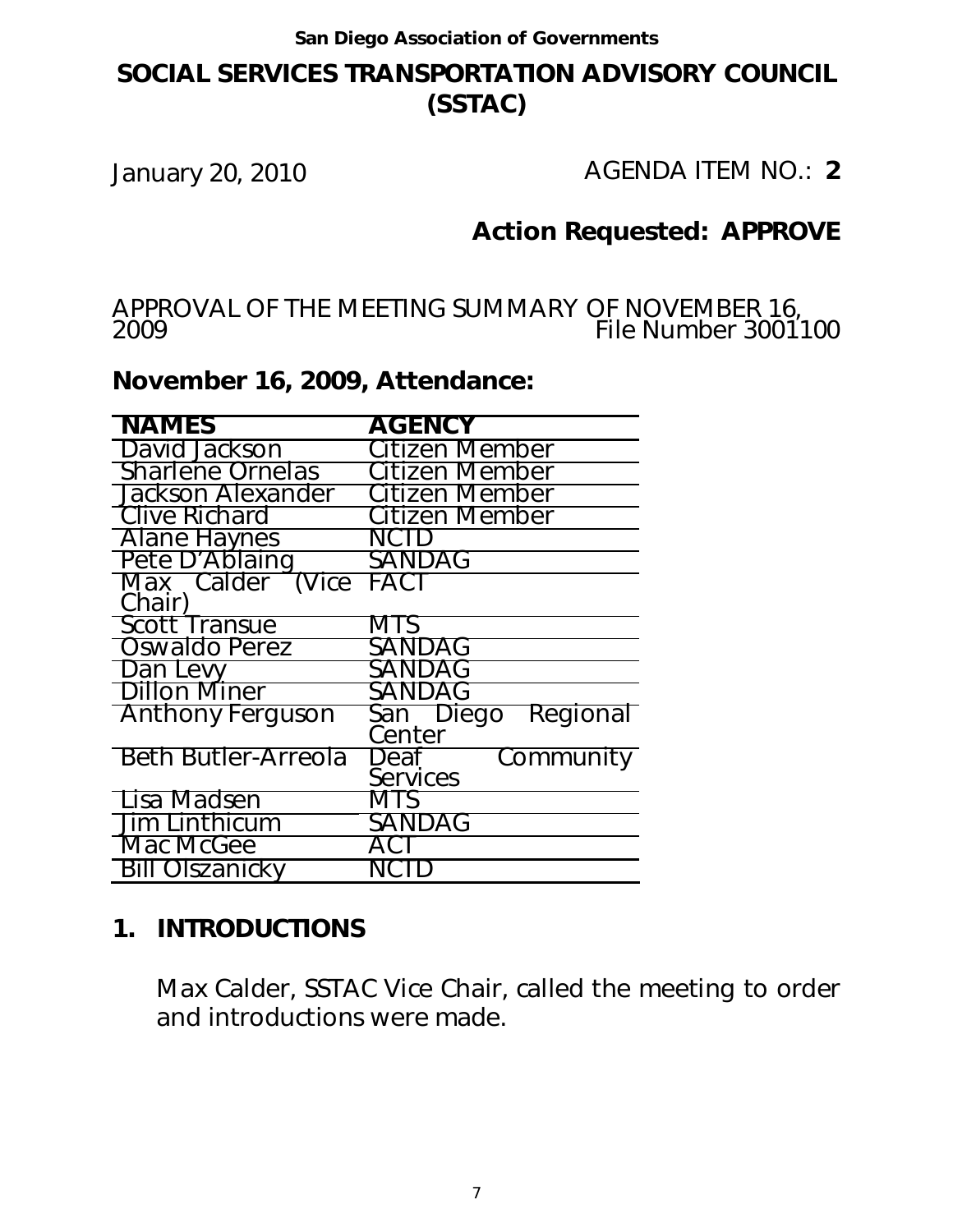## **2. APPROVAL OF MEETING SUMMARIES FOR SEPTEMBER 21, 2009, AND OCTOBER 26, 2009**

Sharlene Ornelas, citizen member, noted that Item 13 on the September 21, 2009, meeting minutes (different cost of MTS and NCTD day passes) was addressed and fixed. Ms. Ornelas moved to have the minutes approved as corrected. Jackson Alexander, citizen member, seconded the motion, and it was approved unanimously.

Ms. Ornelas moved to approve the meeting minutes of October 26, 2009, as written. It was approved unanimously.

#### **3. PUBLIC COMMENT**

There were no public comments.

## **4. CHAIR'S REPORT AND COUNCIL MEMBER COMMENTS**

Vice Chair Calder asked for updates with the Coordinated Transportation Services Agency. No council member comments.

## **5. STAFF REPORT**

Oswaldo Perez announced that SANDAG is in the process of issuing amendments to the Senior Mini-Grant contracts. The amendment provides detailed language on the mileage reimbursement rate established by the Internal Revenue Service currently at 55 cents per mile, which will cover vehicle expenses fulfilling the obligations of the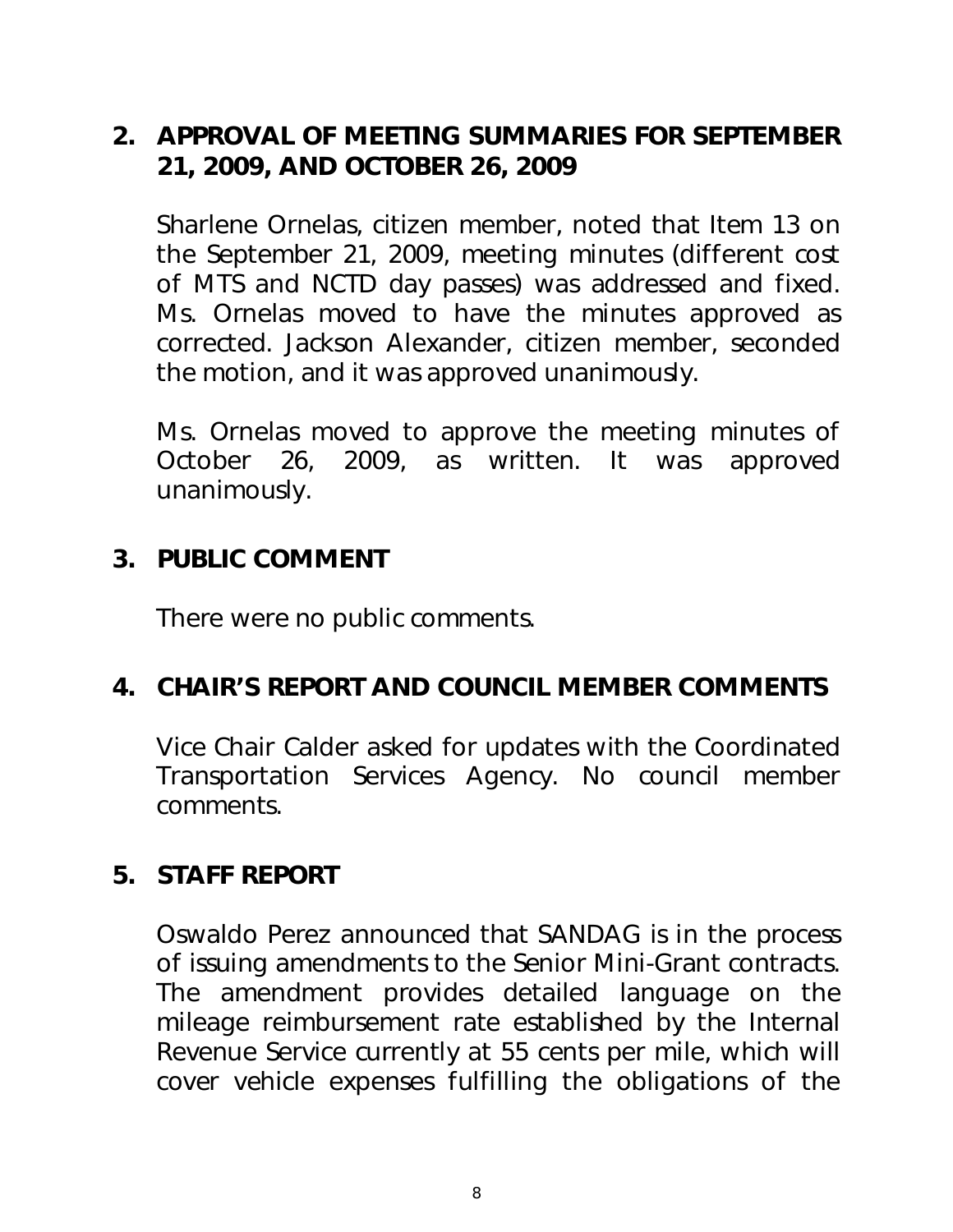contract. This includes any fuel, brakes, tires, maintenance and repairs, insurance, and other related expenses. SANDAG will provide more detailed language to the mileage reimbursement rate. These amendments will be sent out to seven of the Senior Mini-Grant recipients that have a vehicle expense item in their budget.

Mr. Perez noted that there was about \$143,000 currently available for New Freedom in Fiscal Year (FY) 2010 and about \$350,000 available for JARC. Four JARC projects were approved by the SANDAG Board on February 27, 2009. The \$350,000 available for JARC can fully fund the four projects and will finalize contracts once the amount is approved by the Federal Transit Administration (FTA). SANDAG is also waiting for FTA approvals for the unallocated New Freedom funding and additional JARC funding for FY 2010. The contracts for New Freedom projects approved by the SANDAG Board in September 2008 are being finalized.

The City of La Mesa is holding a Transportation and Mobility Exposition on June 17, 2010, at the La Mesa Community Center. The exposition will be three to four hours long and will include about 50 vendors. The first Transportation and Mobility Exposition planning committee meeting was held on November 9. This brainstorming session discussed suggestions for keynote speakers, breakout session themes and facilitators, and a tentative schedule and table arrangement. The rates will be \$35 to \$50 for nonprofits and \$125 for for-profits (\$99 early bird registration) with an additional \$30 for a table with an electrical outlet. Among the topics discussed, there was interest in focusing on a 511 tutorial, the MTS bus and Trolley, MTS access, and Walkable Communities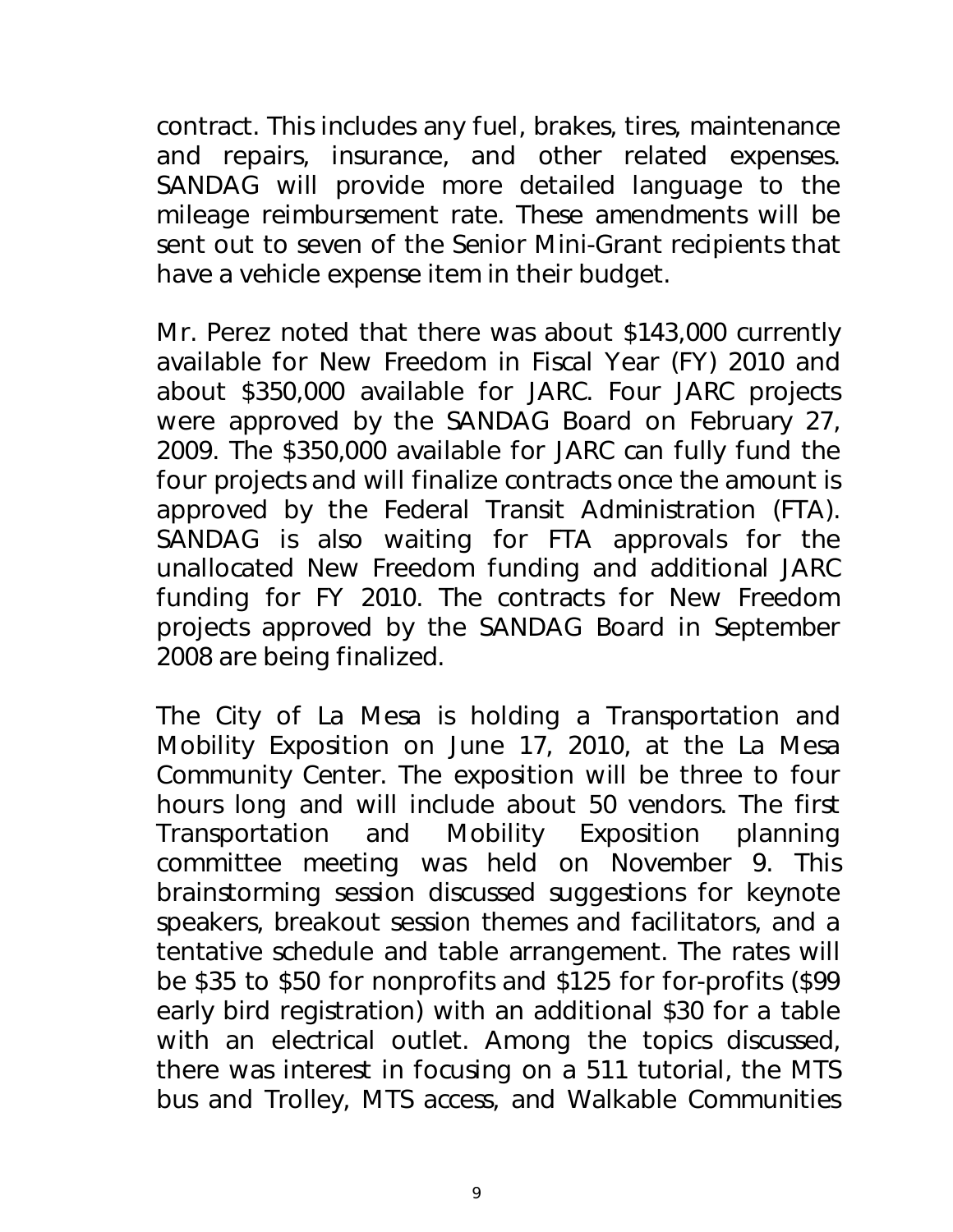(Live Well, Walk San Diego). Rural area advocates are encouraged to table. A follow-up planning meeting will be on January 11, 2010, at the La Mesa Community Center.

Ms. Ornelas addressed concern for accessibility, given the difficult terrain from the nearest transit station to the La Mesa Community Center.

Mr. Perez noted that the nearest trolley station is about a half mile from the site of the Transportation and Mobility Exposition.

Vice Chair Calder noted the golf carts planned to be provided for the exposition are not accessible and should not be the only option.

Ms. Ornelas noted that accessible transportation needs to be provided for the Transportation and Mobility Exposition.

Vice Chair Calder suggested the City of La Mesa look into providing an accessible shuttle.

Ms. Ornelas suggested that the City of La Mesa also consider accessible formats other than print for advertisements and marketing.

Mr. Perez and Vice Chair Calder made note of all comments.

Mr. Perez will bring forth the comments and suggestions at the next planning committee meeting and report back to the SSTAC in January.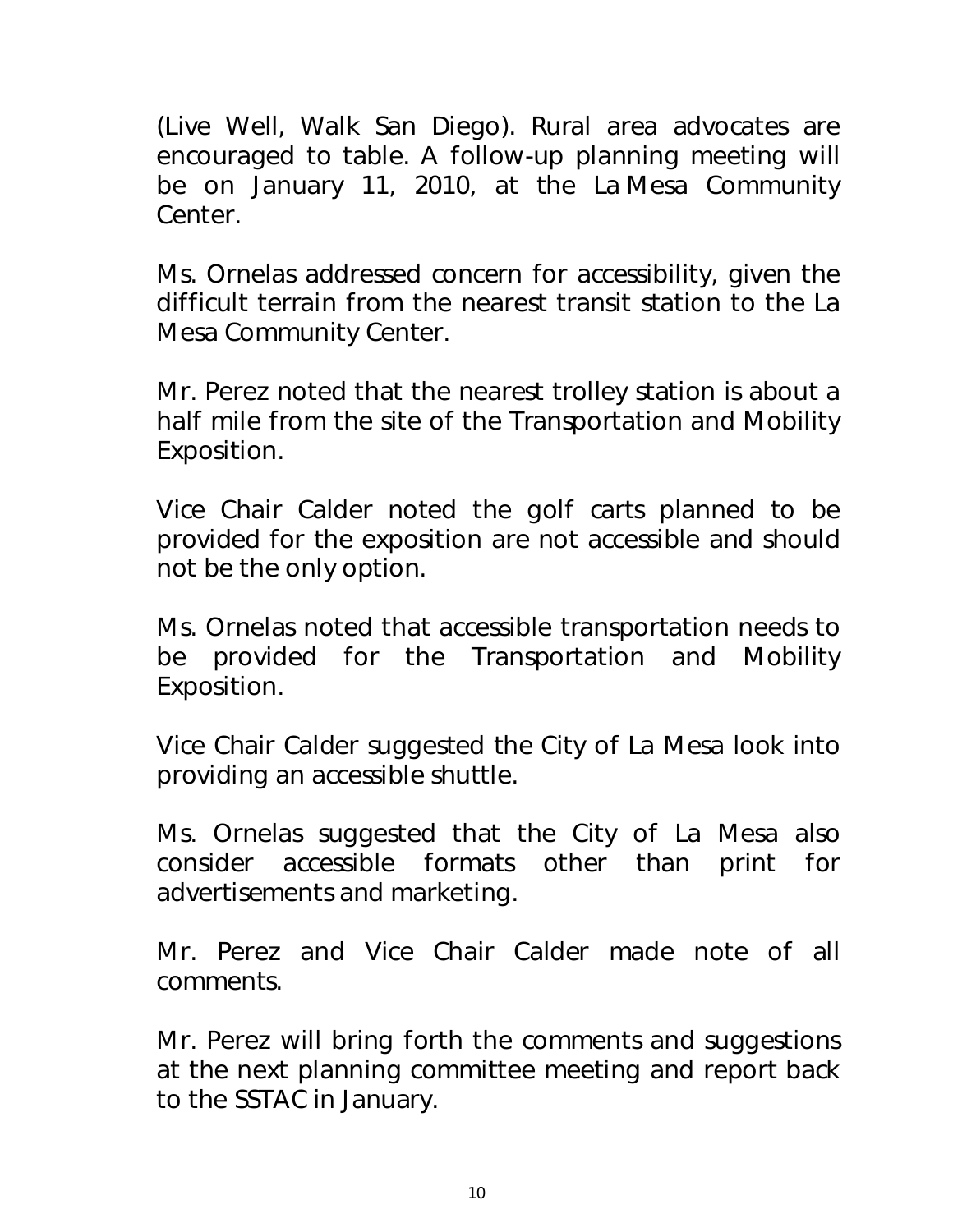## **6. SSTAC ROLES AND RESPONSIBILITIES**

Dan Levy, SANDAG, highlighted the diagram of SSTAC roles and responsibilities provided on page 16 of the agenda. The responsibilities in the SSTAC charter are reflected in the diagram.

Pete D'Ablaing, SANDAG, asked that any purchases of vehicles by SANDAG be presented to the SSTAC to ensure accessibility because the recent purchases made by MTS are not fully accessible.

Vice Chair Calder responded that the SSTAC only supervises capital acquisitions made by SANDAG. The MTS has its own purchasing power and therefore is not accountable in the same manner.

Ms. Ornelas asked that the MTS bring their vehicle design to the SSTAC before purchasing because of accessibility issues with their new purchases.

Mr. Levy referred to the Accessible Services Advisory Committee (ASAC) meetings by the MTS that are open to public comment where these issues can be addressed.

Ms. Ornelas asked that the SSTAC be informed of coming MTS purchases and agendas that address those purchases. She also requested that ASAC meeting agendas and notices be put online for accessibility.

Vice Chair Calder offered interested persons to address either him or Scott Transue since they are members of the ASAC.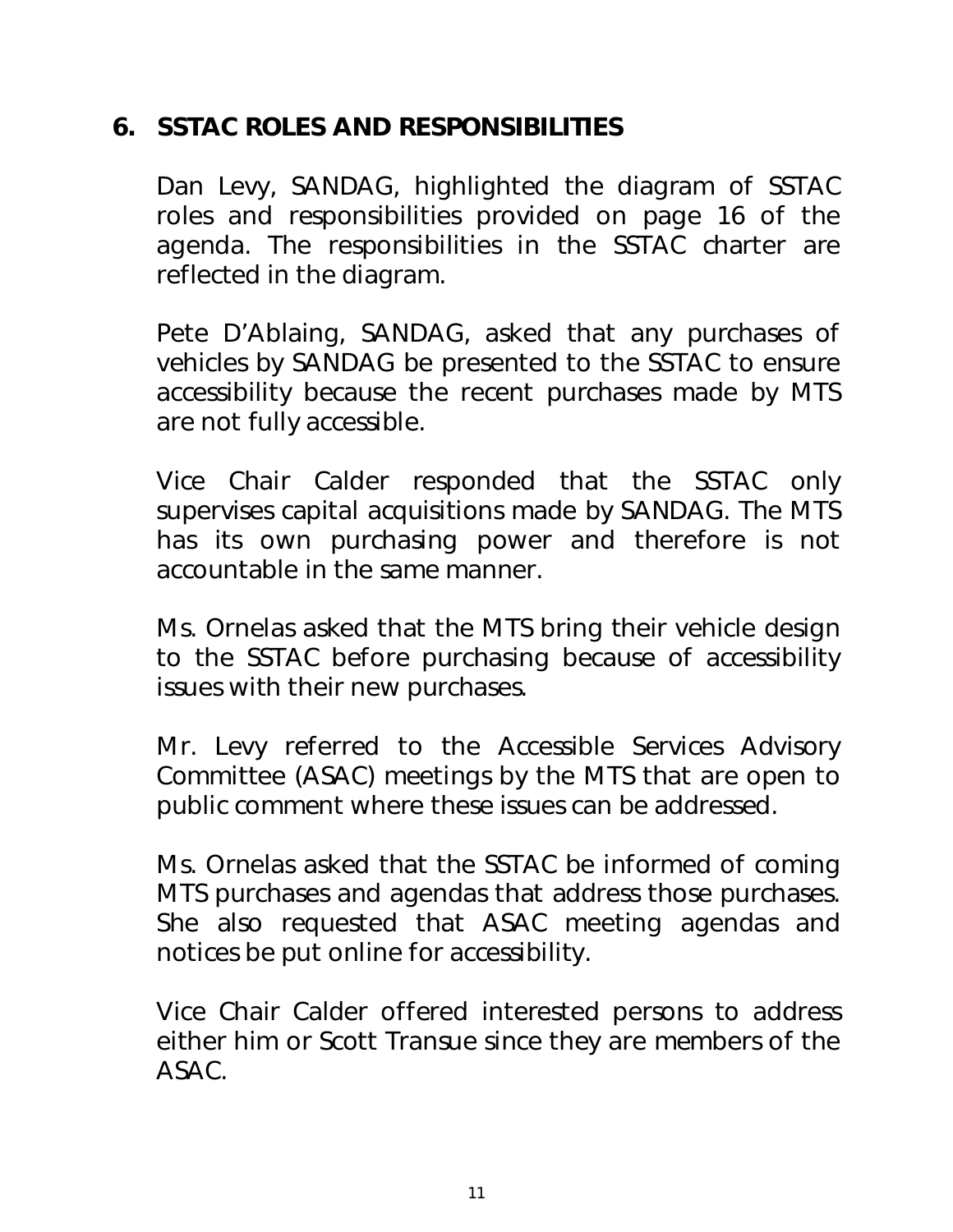Clive Richard, citizen member, noted that the SSTAC's previous role as the Transit Access Advisory Committee was to review all vehicle designs and feels that the group's charter following the merger impacted the level of involvement in the process. He stated that the SSTAC does not seem to fit the previous role of stock management and collaboration.

Mr. Levy responded that there is no change in how the council influences SANDAG, and that the MTS and NCTD use the ASAC and the Americans With Disabilities Act (ADA) Review Committee for similar purposes now.

Mr. Richard asked whose money was used to purchase the new S70 low-floor trolley vehicles. It appears the contracts were already signed.

Mr. Levy replied that SANDAG money was used to purchase the vehicles.

Jim Linthicum, Director of Engineering at SANDAG, responded that contracts are in place for purchase. The SSTAC will help determine final design for the new vehicles.

Ms. Ornelas expressed concern that minimal changes will be significant. She suggested that lean seats be used to increase access for wheelchairs.

Mr. D'Ablaing said that the contract and design has been made. People well versed in ADA are sent to review design of vehicles and provide input on manufacturing.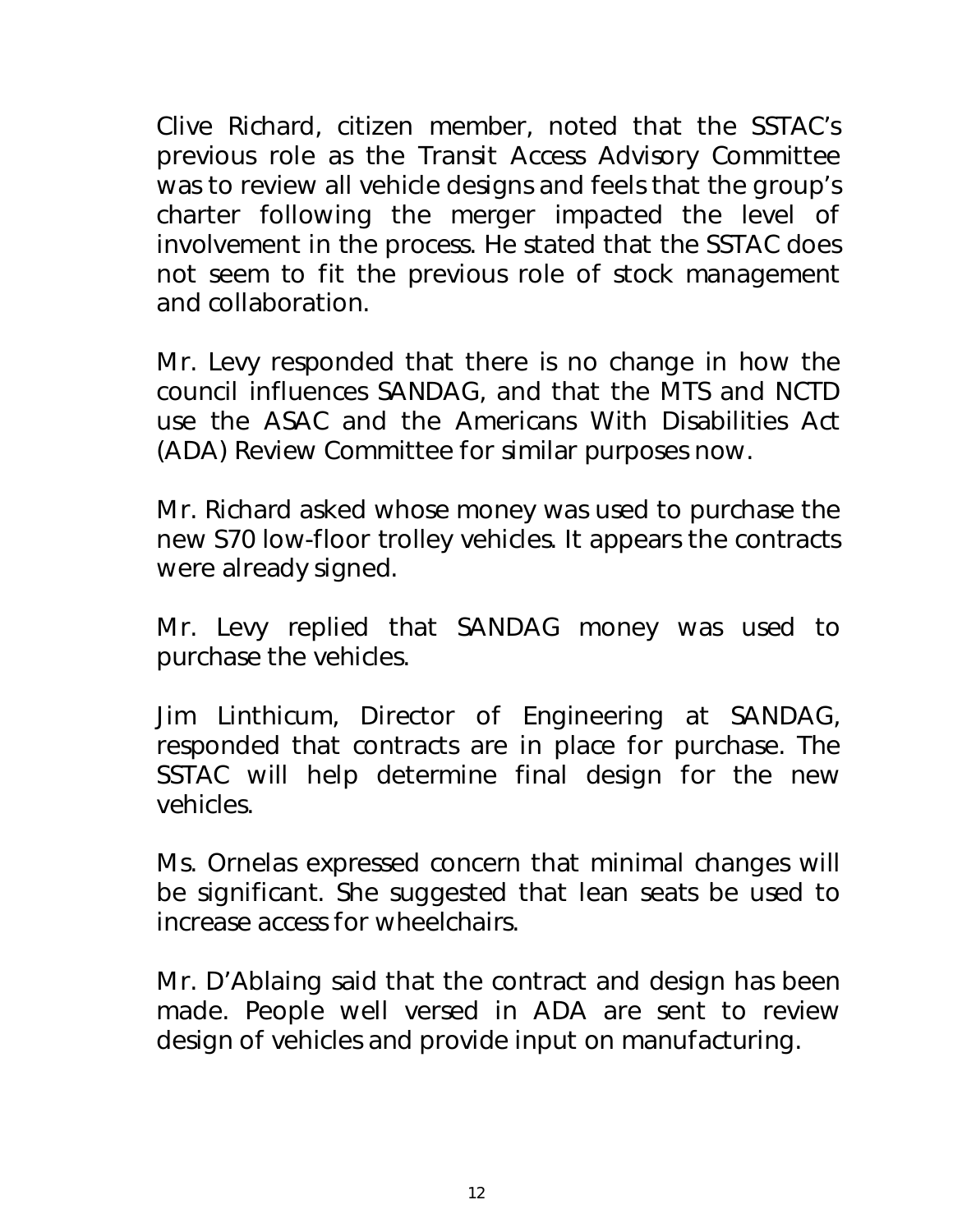Mr. Linthicum suggested that SANDAG ask the MTS when it would be a good time to address ADA, and suggested hosting a meeting to ensure all bases are covered with ADA review. This meeting could involve SSTAC members, SANDAG staff, and representatives from the MTS, ASAC, and NCTD ADA Review Committees. It would address possible gaps in the capital project development process due to consolidation. He also added that he would like to have SSTAC send someone to review the current manufacturing of the new buses.

Vice Chair Calder thanked everyone for their comments and reiterated the need to include a SSTAC member in all stages of development—design, pilot unit, and manufacturing.

Mr. Richard asked that the topic be on the agenda for the December 11 Transportation Committee meeting.

## **7. SSTAC PUBLIC HEARING SUMMARY**

Mr. Perez presented a summary of public comments on the 2009–2013 Coordinated Plan. Changes were made to pages 8-3, 8-4, and 8-6 giving "high priority" to routes with reduced ADA services. Changes were also made to O-21 and O-22 to include Tierrasanta and Carmel Valley. Page P-8 had "multilingual" added to the "community outreach and marketing of services strategy."

#### **8. 2009–2013 COORDINATED PLAN UPDATE**

Mr. Levy stated that there will be a public hearing on December 11, 2009. The Coordinated Plan is up for the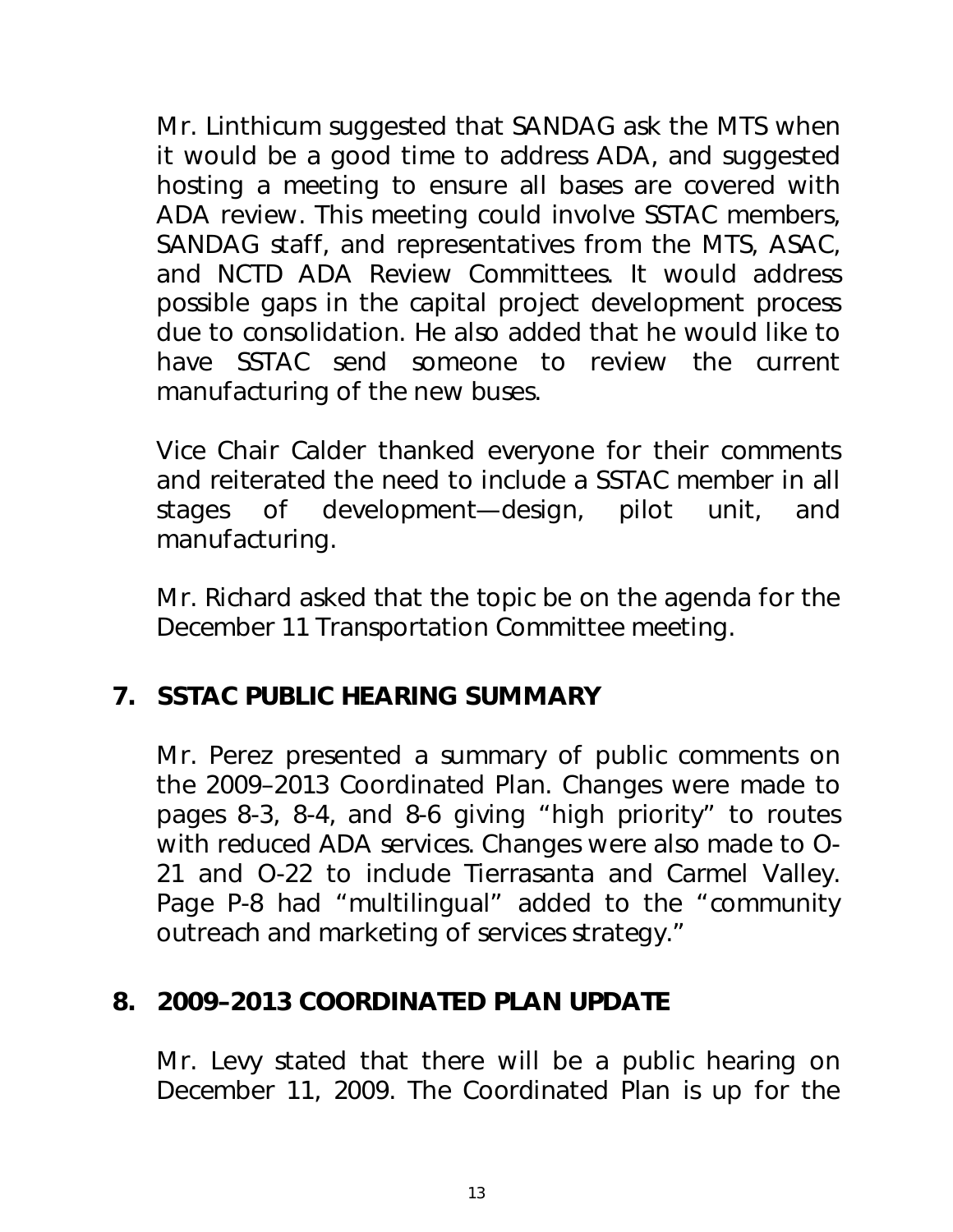Transportation Committee's approval with anticipated Board approval on December 18.

## **9. SUPERLOOP UPDATE**

Mr. Levy stated that the Superloop buses do not include verbal announcements, but that the future buses may aim to provide both visual and audible cues. SANDAG Legal Counsel determined that verbal announcements are not an ADA requirement for the Superloop.

Mr. Richard asked if this item will be taken to the Transportation Committee.

Mr. Levy replied that it will not.

Alane Haynes, NCTD, stated that the Public Communication Administration requirement indicates that both visual and audio cues are required.

Ms. Ornelas mentioned a recommendation from the September 21 meeting asking for an ADA legal review. She asked what process would be appropriate for recommending to the policy advisory committee that signage goes beyond ADA requirement.

Mr. Richard stated that the new S70s have both visual and auditory announcements, but that the visual does not work well and that there needs to be more follow up when new technology is installed. He also expressed disappointment that the ADA and the legal precedent do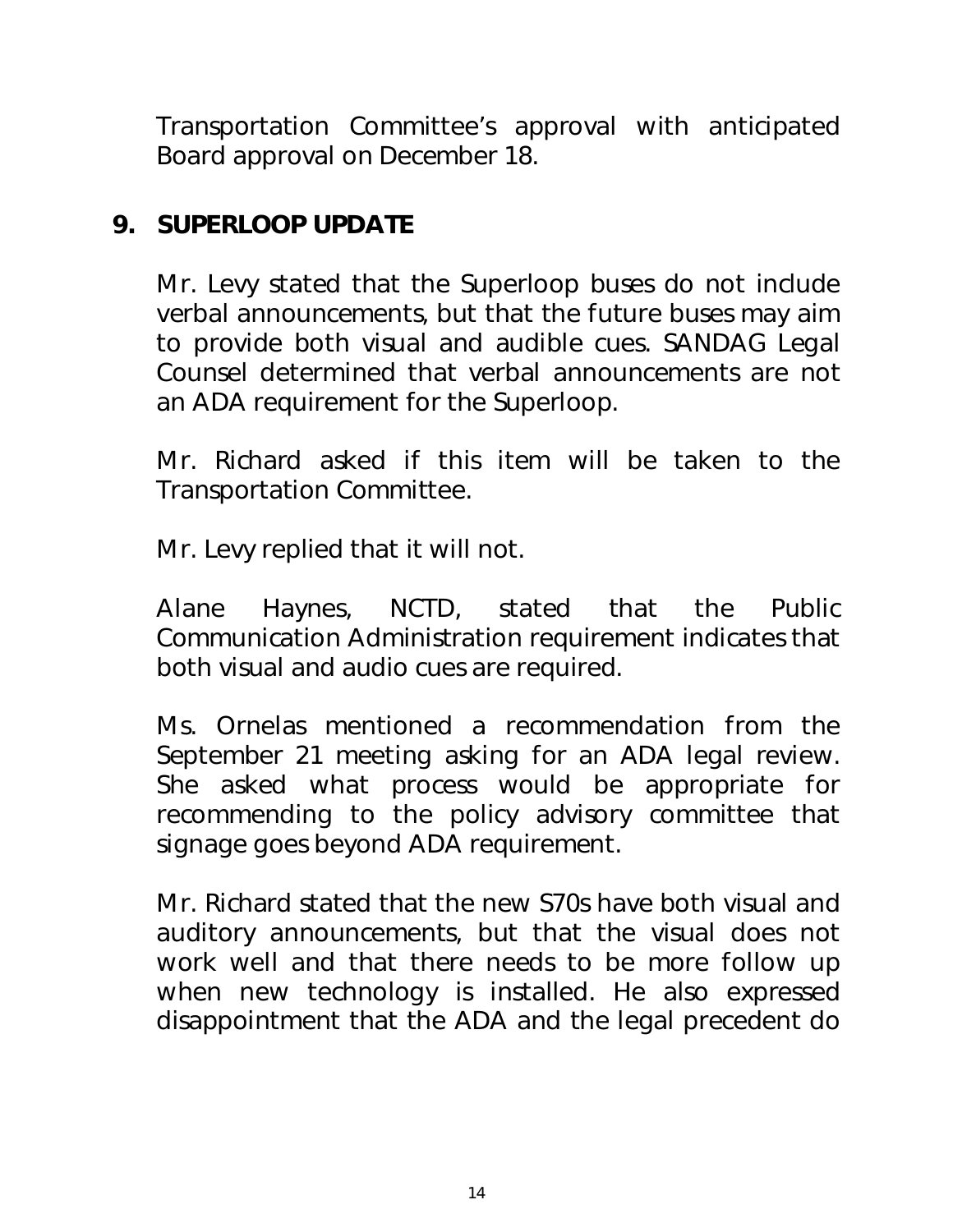not entirely reflect the moral and logical accessibility needs of the community given the technology that is now available.

Ms. Haynes asked if the SSTAC can address the Transportation Committee in reference to the issue.

Mr. D'Ablaing said that it had already been done.

Mr. Alexander requested that it be noted that this service should be provided.

Ms. Ornelas recommended that SANDAG's services go above the rule of the law and provide this service both for purposes of safety and equality. She also highlighted the difficulty that visually impaired riders have knowing when the schedules change unless there is an audible notification.

Mr. Levy stated that the ADA requires that any audible announcement must have a visual component, but not the other way around. He stated that the ADA may have created the law so that audio announcements would not be required for all signage throughout stations due to the plethora of signage and the lack of capable technology at the time the regulation was written.

Scott Transue, MTS, stated that Regulation 37.167 noted that Braille can meet the audible requirement.

Vice Chair Calder suggested that the comment be added to the January SSTAC agenda. He also offered to help interested individuals develop an opinion statement for the SSTAC to approve in January. The official opinion of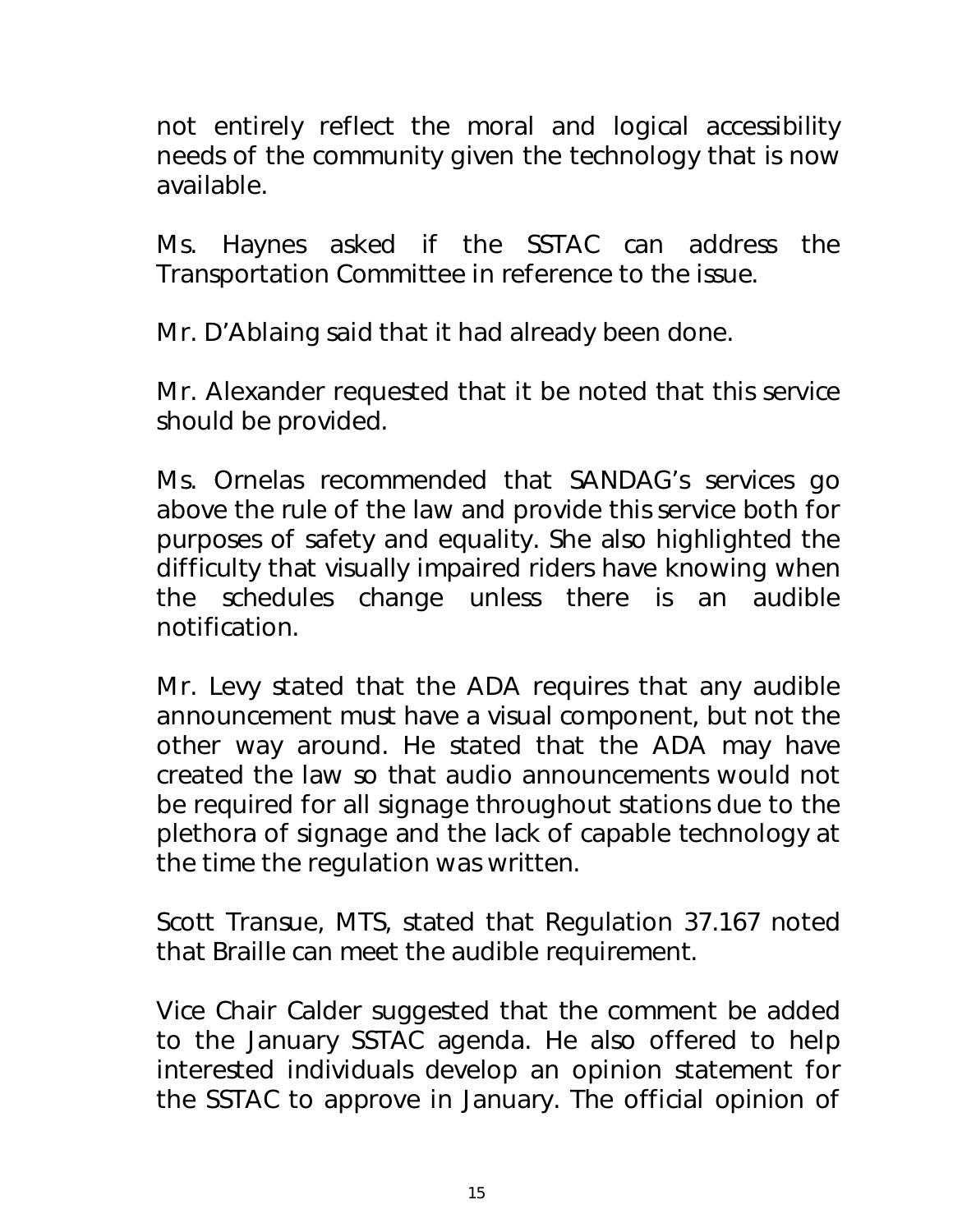the SSTAC will be put in letter form for request for additional accessible services.

Mr. Richard stated that the ADA requirement is a federal issue and that there needs to be a federal revision to the law.

Vice Chair Calder suggested that there be a federal review of the regulation's intent.

Ms. Haynes asked about the costs of providing audible announcements.

Mr. D'Ablaing stated that SANDAG needs to look into different types of technology and that there is no current price identified.

Vice Chair Calder said that he will review all the input.

#### **10. FACT UPDATE**

Vice Chair Calder mentioned the business plan will be distributed at the Board meeting this Wednesday and will go for final approval on December 9. He also noted that a survey released to 86 individuals in Ramona with responses from 35 individuals indicated prioritized weekday service. Currently, FACT is planning to manage trips for Tuesday and Thursday or Monday, Wednesday, and Friday schedules due to a lack of funding.

Ms. Ornelas asked whether this survey was distributed to persons with disabilities.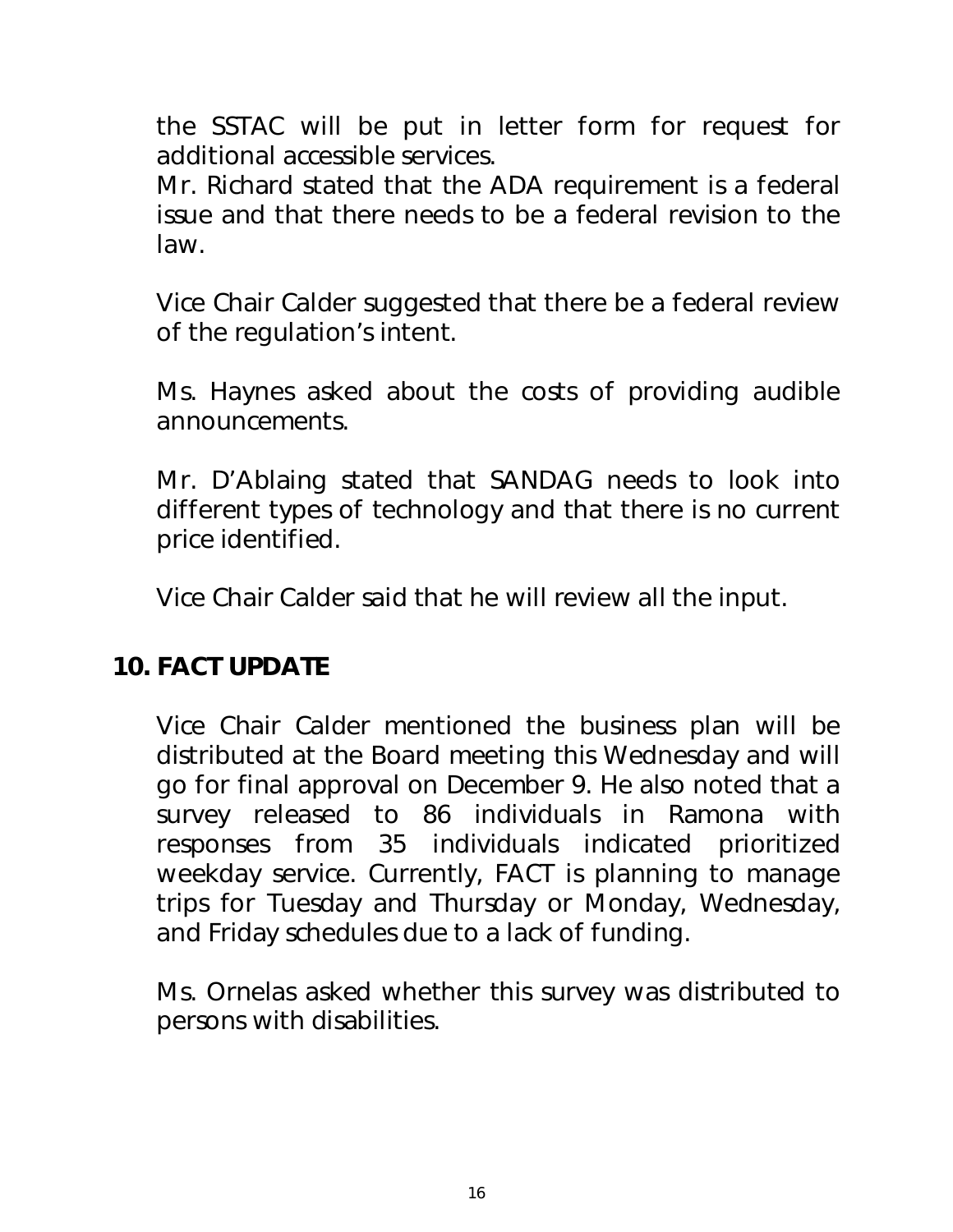Vice Chair Calder responded that it was; it had a comprehensive distribution with a focus on seniors. FACT is working with the Union of Pan Asian Communities to improve services to seniors with mental disabilities and to maximize service. He expects a vehicle contract award for three vans in January.

Ms. Ornelas asked which year these grants are from.

Vice Chair Calder responded that they are from various years.

Mr. Perez mentioned that one of the grant recipients is piggybacking off of existing agreement options to procure their vehicle.

## **11. TRANSIT OPERATORS UPDATE**

Denis Desmond, MTS, stated that it recently had a Budget Development Committee meeting since the state unofficially suspended the State Transportation Assistance; sales tax revenue is down 17 percent and there is a \$13 million deficit. Therefore, the MTS must cut \$7 million in services. They have decided to reduce or cut many of the Sunday services since they have the lowest ridership. Stimulus dollars and compressed natural gas tax credits (one time) provide funds for the FY 2010 deficit. There will be a public hearing on December 10, and service reductions will go into effect at the end of February. Any proposals should be brought forth to the public hearing.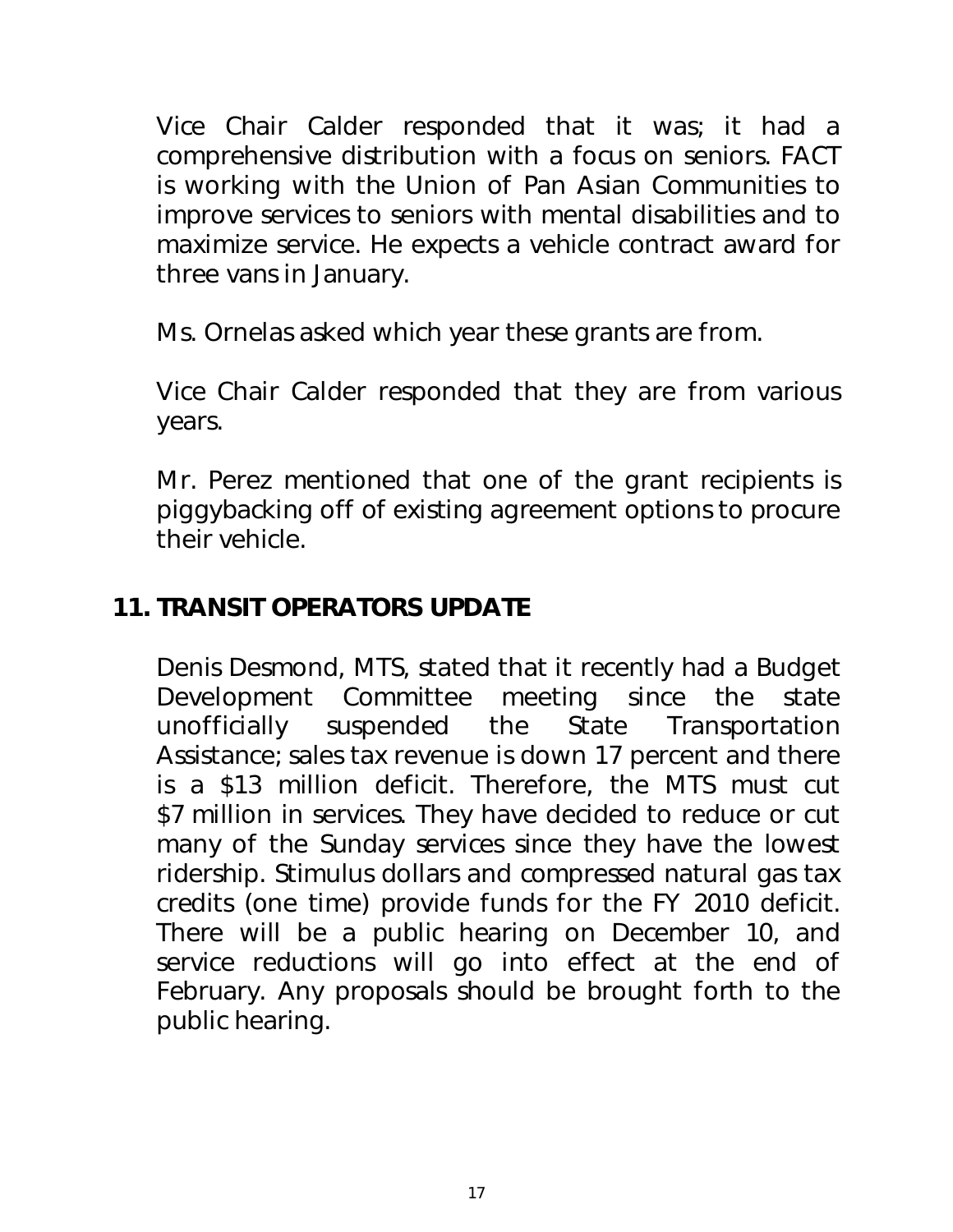Ms. Ornelas asked if service can be provided at a reduced frequency, but not be cut altogether.

Mr. Desmond responded that some services will be cut, others realigned, and the majority will end service at 7 p.m.

Ms. Ornelas expressed concern that persons with disabilities will be stranded due to these changes.

Mr. Desmond responded that the MTS spoke to some of those who are having service cut and have not heard any strong concern yet, but that the MTS depends on public comment to determine the best solution to the deficit.

Mr. Levy stressed that there are no fare changes since fare has already been increased three times in the last two years. He also mentioned that Route 30 will no longer operate to University Town Centre on Sundays.

Mr. Richards said that he is not a fan of fare increases, but is disappointed by the state's lack of care for transit service.

Mr. Transue stated that part of the problem is that the MTS has seen a decrease in ridership.

Dillon Miner, SANDAG, pointed out that the decrease in ridership is likely a result of service cuts that make it inconvenient to use transit, not a decrease in interest. Therefore, only by increasing service intelligently will ridership rise.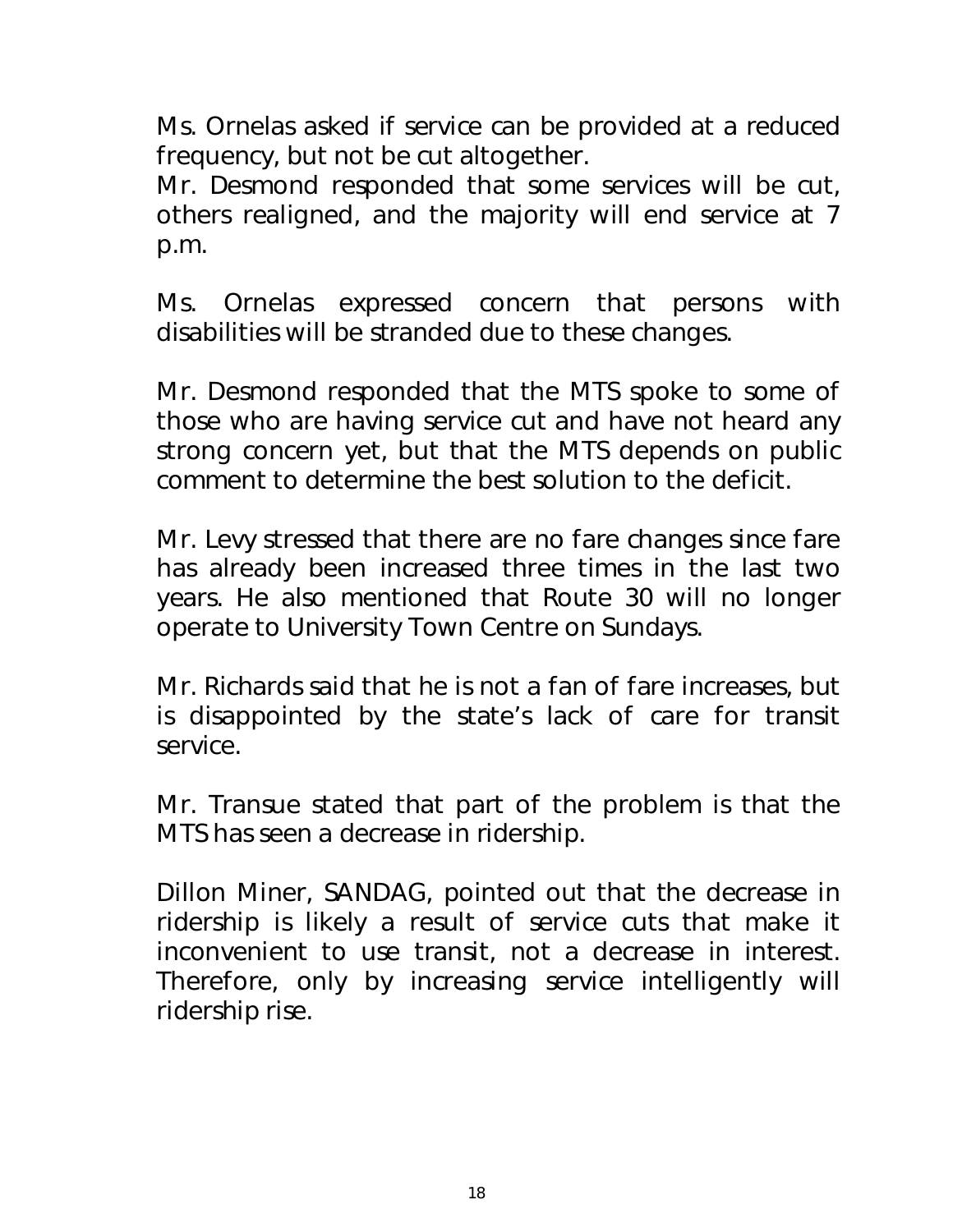Mac McGee, All Congregations Together (ACT), stated that social service transportation by ACT through the Senior Mini-Grant may pick up the dropped riders and help increase social service work. Many of the riders are former MTS Access users or qualify for MTS Access.

Bill Olszanicky, NCTD, said that the NCTD will adopt an area of service definition for required paratransit service under the ¾-mile buffer. Letters were sent out on November 1 stating that as of January 1, 2010, riders outside the buffer will not get service. The agency currently has a \$3 million deficit and is in the middle of a mobility plan. They will be reducing and restructuring service. Their plan will be open for public comment and on January 24, 2010, these changes will be instated.

Ms. Ornelas pointed out that the survey of rider demand only addresses work travel.

Mr. Olszanicky will follow up on comment; he did not know that was the case.

Ms. Ornelas brought up her question from the last SSTAC meeting about service/security animals.

Mr. Levy asserted that animal concerns must be addressed to the ASAC and NCTD ADA Review Committees, not the SSTAC.

#### **12. ADJOURNMENT**

Due to the Martin Luther King Jr. holiday, the next SSTAC meeting is scheduled for Wednesday, January 20, 2010.

Key Staff Contact: Dan Levy, (619) 699-6942, dle@sandag.org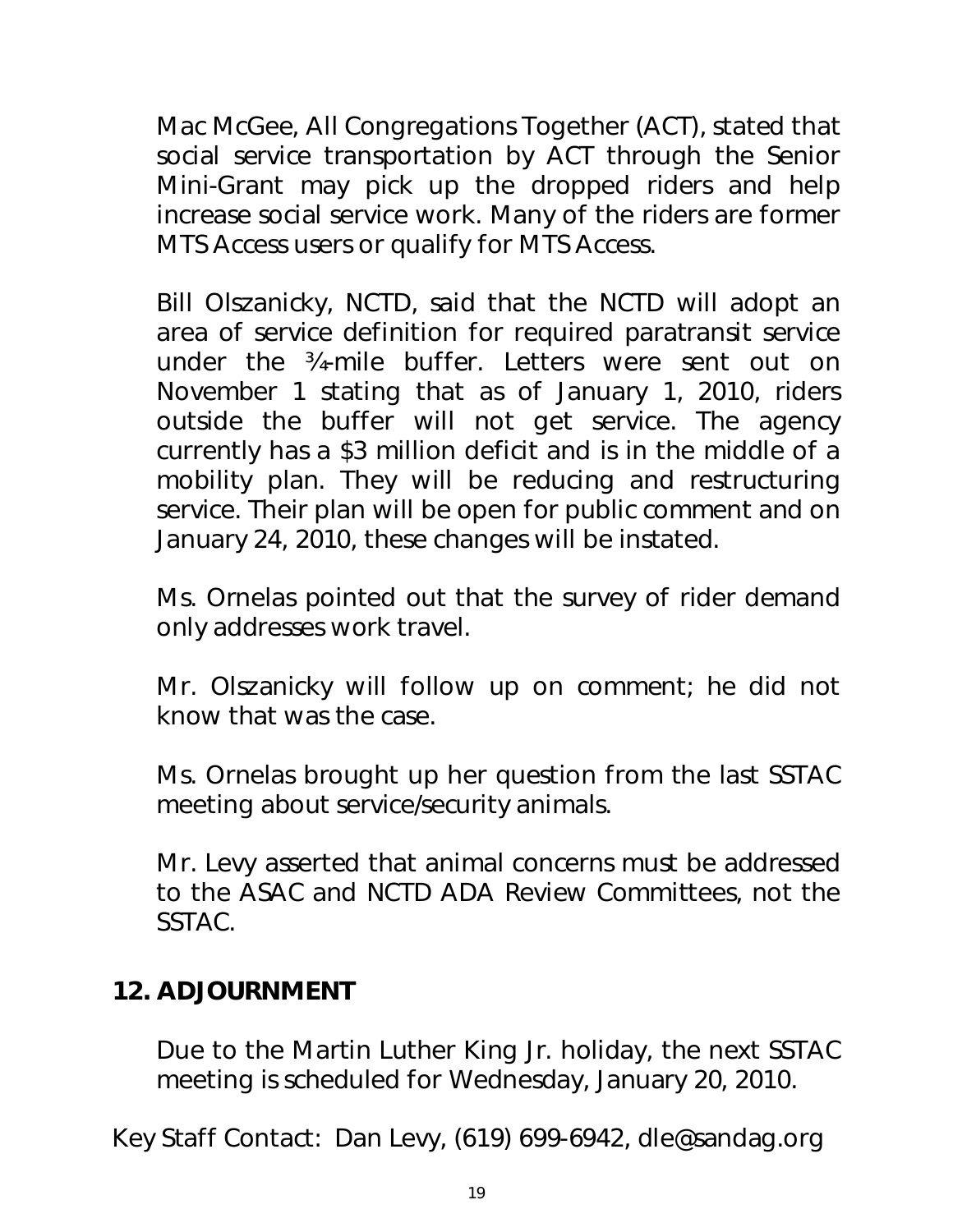| <b>Agency Name</b><br><b>Project Name</b><br><b>Service Type</b> | <b>Operating Projects</b>          |                                                                         |  |  |  |  |  |
|------------------------------------------------------------------|------------------------------------|-------------------------------------------------------------------------|--|--|--|--|--|
| Funding source(s) (select one or more):                          | Select One: New Freedom<br>$\perp$ | Senior Mini-Grant<br><b>JARC</b>                                        |  |  |  |  |  |
| Number of Years in Service                                       |                                    | <b>Fixed Route</b>                                                      |  |  |  |  |  |
| Number of Vehicles in Service                                    |                                    | Route length (in miles)                                                 |  |  |  |  |  |
| Average Number of Seats per Vehicle                              |                                    | Demand Response Project<br>Service Area Description and Size (in miles) |  |  |  |  |  |
| <b>Total Number of Vehicle Trips</b>                             |                                    | <b>JARC Projects</b><br>Number of Targeted Jobs                         |  |  |  |  |  |
| <b>Vehicle Revenue Hours</b>                                     |                                    |                                                                         |  |  |  |  |  |
| Total Number of One Way Passenger Trips*                         |                                    |                                                                         |  |  |  |  |  |
| <b>Operating Cost for Period</b>                                 |                                    |                                                                         |  |  |  |  |  |
| <b>Operating Cost/Revenue Hours</b>                              | #DIV/0!                            |                                                                         |  |  |  |  |  |
| Operating Cost/Passenger                                         | #DIV/0!                            |                                                                         |  |  |  |  |  |
| Passenger Seat Utilization                                       | #DIV/0!                            |                                                                         |  |  |  |  |  |

\* Trips taken by target population only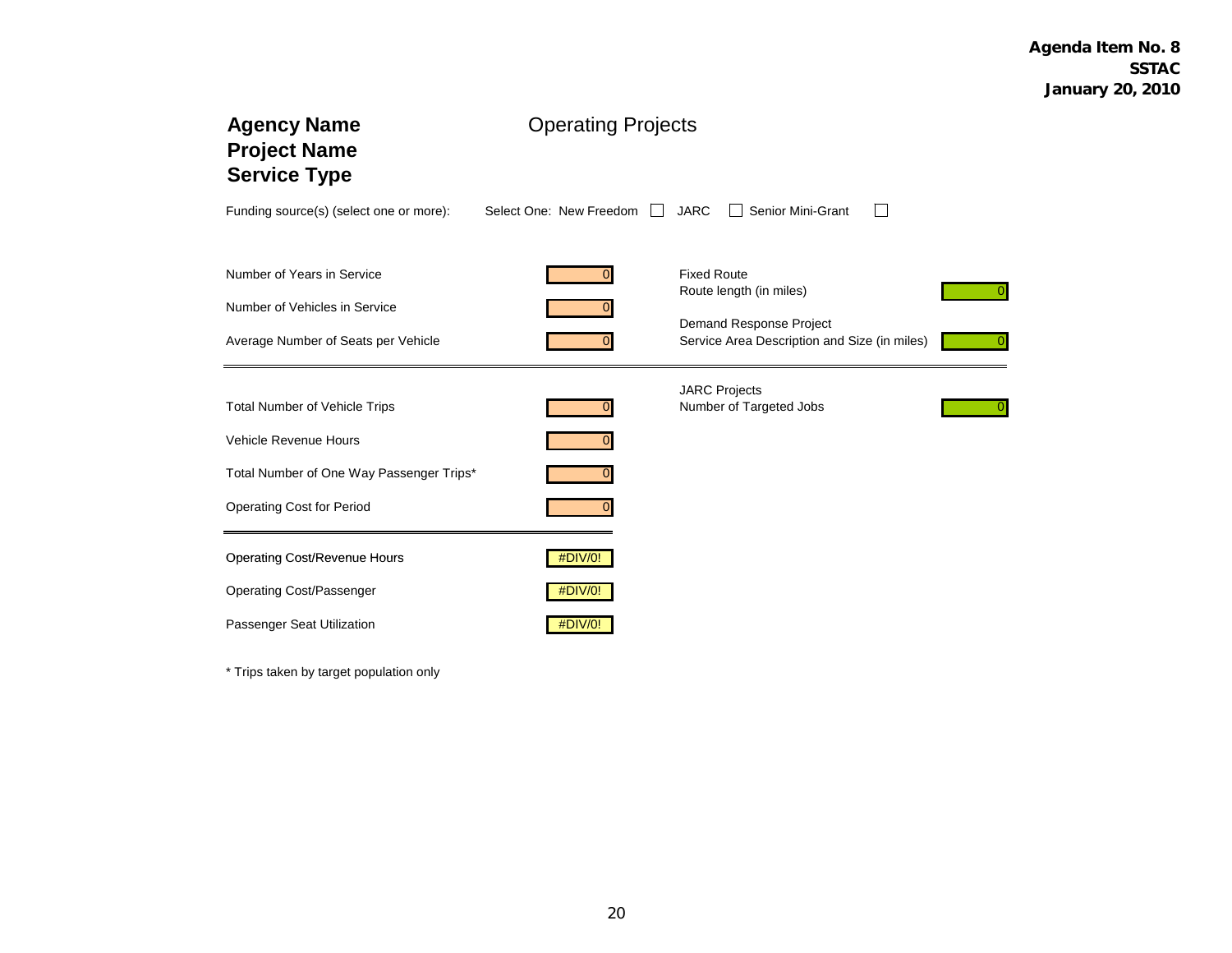

## *GRANT PROGRESS REPORT FORM*

COMPLETED FORMS ARE DUE TO SANDAG WITH EACH INVOICE.

PLEASE SUBMIT TO: **Oswaldo Perez or grantreports@sandag.org Assistant Transit Planner SANDAG 401 B Street, Suite 800 San Diego, CA 92101-4231** 

| <b>SECTION 1: GENERAL INFORMATION</b>                 |                          |  |  |  |  |  |
|-------------------------------------------------------|--------------------------|--|--|--|--|--|
| DATE:                                                 | <b>REPORTING PERIOD:</b> |  |  |  |  |  |
| <b>SUBMITTING AGENCY:</b>                             | POINT OF CONTACT:        |  |  |  |  |  |
| PHONE:                                                | E-MAIL:                  |  |  |  |  |  |
| SERVICE TYPE(S):                                      |                          |  |  |  |  |  |
| FUNDING SOURCE(S): JARC NEW FREEDOM SENIOR MINI-GRANT |                          |  |  |  |  |  |
| 08<br>09<br>10<br>GRANT YEAR(S): $06$<br>07           | 11                       |  |  |  |  |  |
| <b>SECTION 2: PROJECT PROGRESS</b>                    |                          |  |  |  |  |  |
| LIST THE WORK TASKS COMPLETED DURING THIS PERIOD:     |                          |  |  |  |  |  |
|                                                       |                          |  |  |  |  |  |
|                                                       |                          |  |  |  |  |  |
|                                                       |                          |  |  |  |  |  |
|                                                       |                          |  |  |  |  |  |
|                                                       |                          |  |  |  |  |  |
|                                                       |                          |  |  |  |  |  |
|                                                       |                          |  |  |  |  |  |
|                                                       |                          |  |  |  |  |  |
|                                                       |                          |  |  |  |  |  |
|                                                       |                          |  |  |  |  |  |
|                                                       |                          |  |  |  |  |  |
|                                                       |                          |  |  |  |  |  |
|                                                       |                          |  |  |  |  |  |
|                                                       |                          |  |  |  |  |  |
|                                                       |                          |  |  |  |  |  |
|                                                       |                          |  |  |  |  |  |
|                                                       |                          |  |  |  |  |  |
|                                                       |                          |  |  |  |  |  |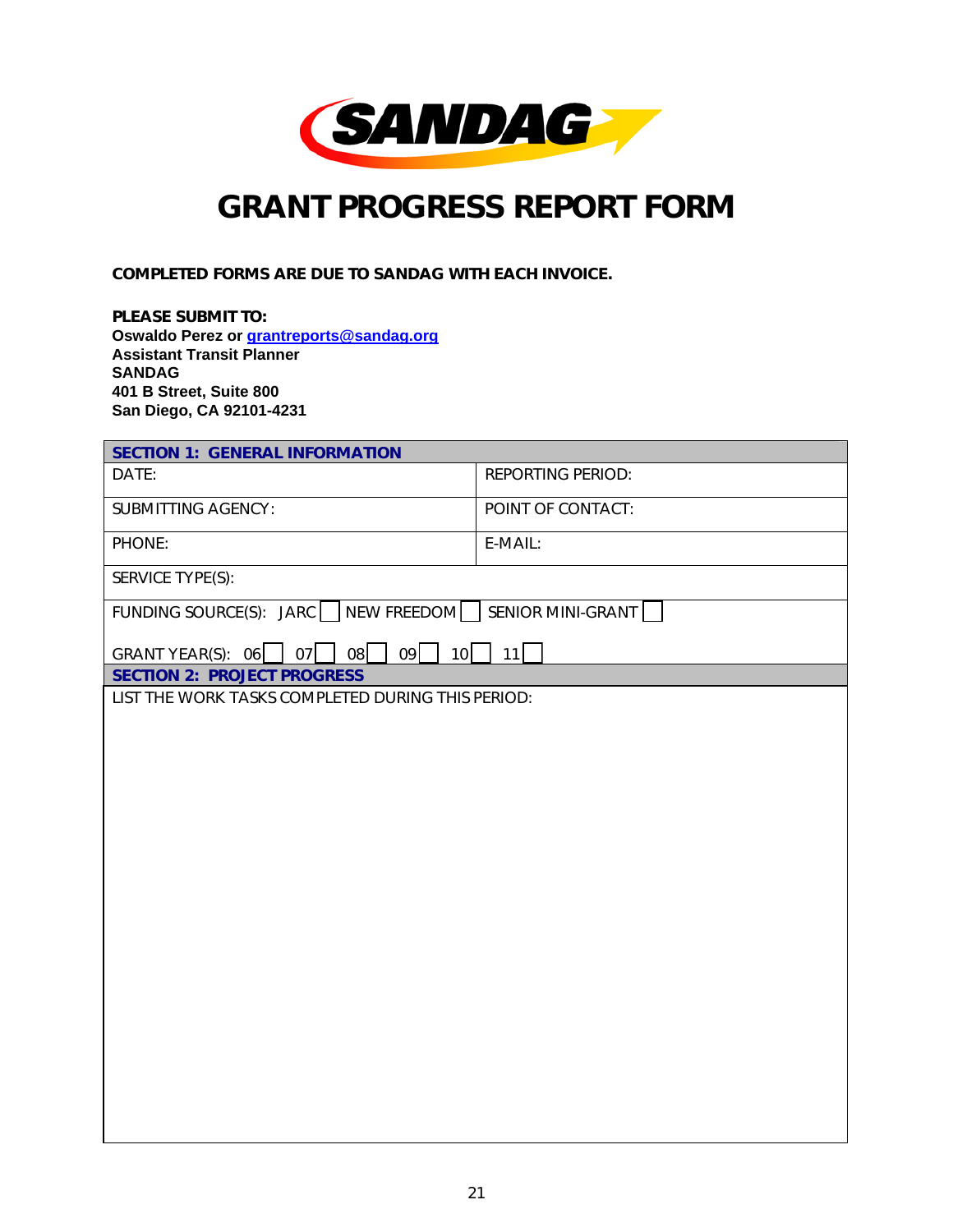EXPLAIN ANY PROBLEMS OR CHALLENGES ENCOUNTERED DURING THIS PERIOD:

DESCRIBE THE RESOLUTIONS DETERMINED TO ADDRESS ANY PROBLEMS ENCOUNTERED DURING THIS PERIOD:

AMOUNT OF FUNDING SPENT DURING THIS PERIOD: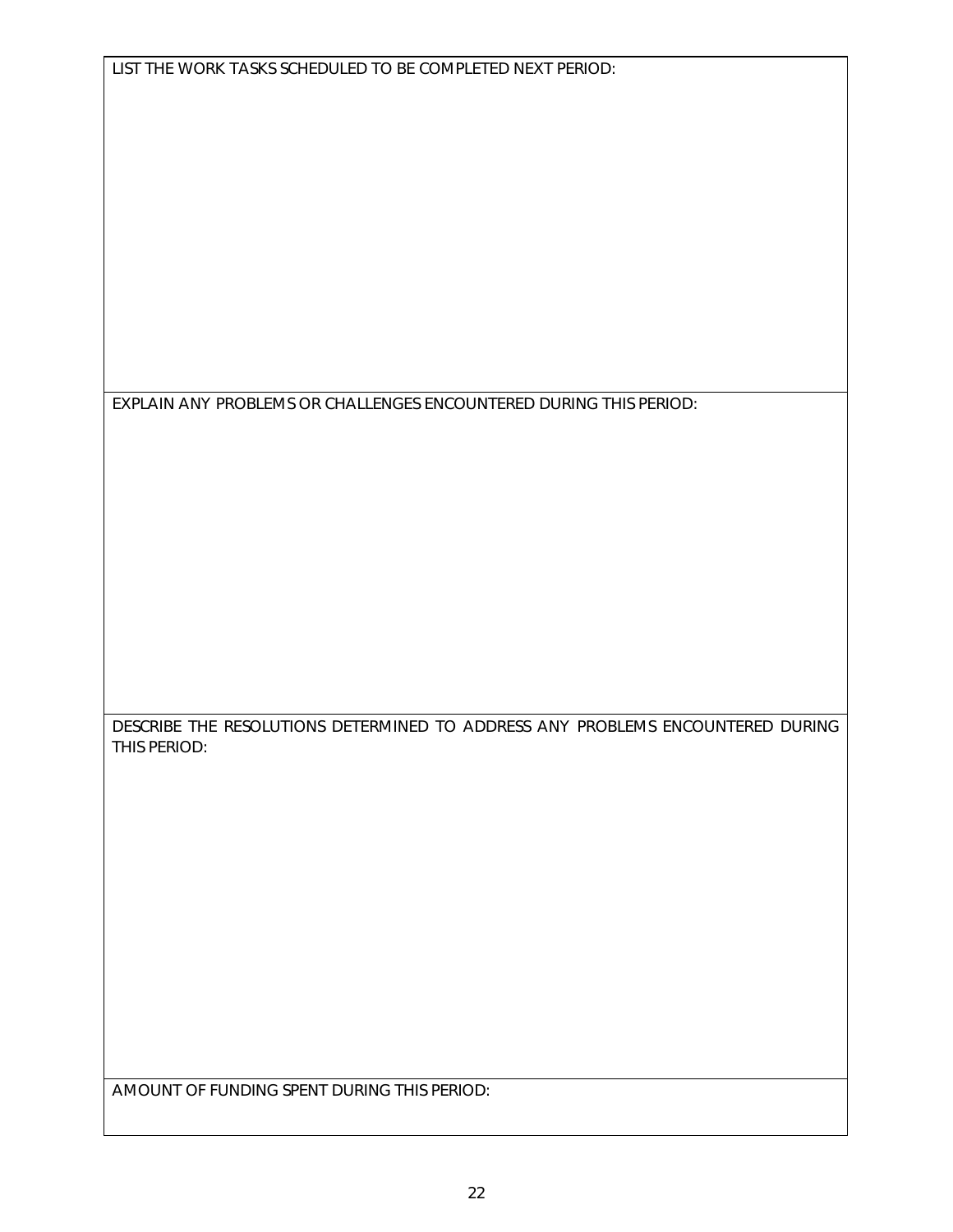TOTAL PERCENTAGE OF FUNDING EXPENDED SO FAR:

#### SECTION 3: CAPITAL PROJECTS

DESCRIBE ANY WORK COMPLETED TOWARDS CHANGING INFRASTRUCTURE, TECHNOLOGY, OR VEHICLES:

SECTION 4: OPERATING PROJECTS

DESCRIBE ANY CHANGE IN SERVICE (GEOGRAPHIC COVERAGE, SERVICE QUALITY, AND/OR SERVICE TIMES):

ESTIMATE THE ADDITIONAL NUMBER OF JOBS THAT CAN BE ACCESSED AS A RESULT OF SERVICE CHANGES (JARC ONLY):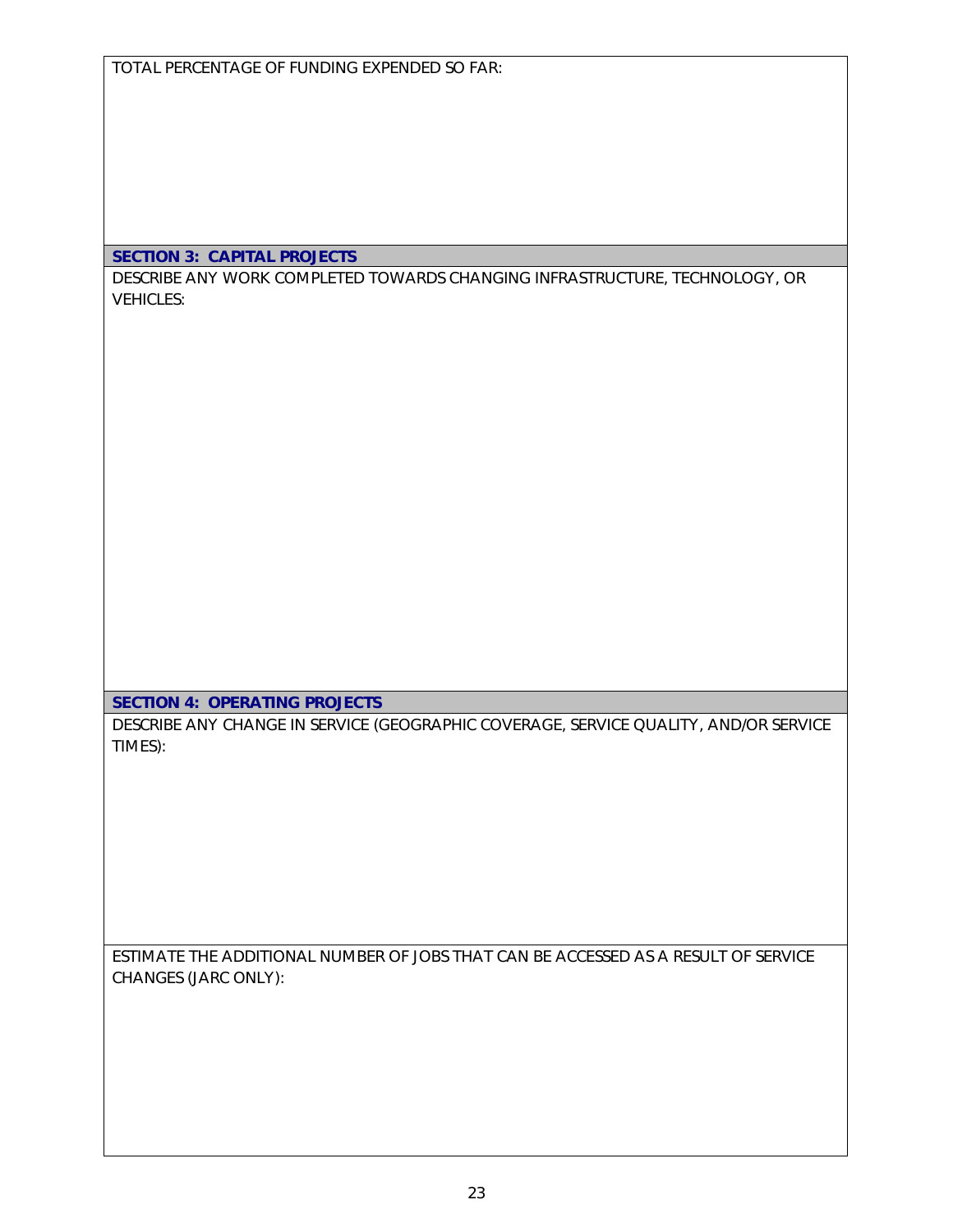#### SECTION 5: MOBILITY MANAGEMENT

DESCRIBE ANY EFFORTS TO EXPAND YOUR CUSTOMER BASE/CONTACTS: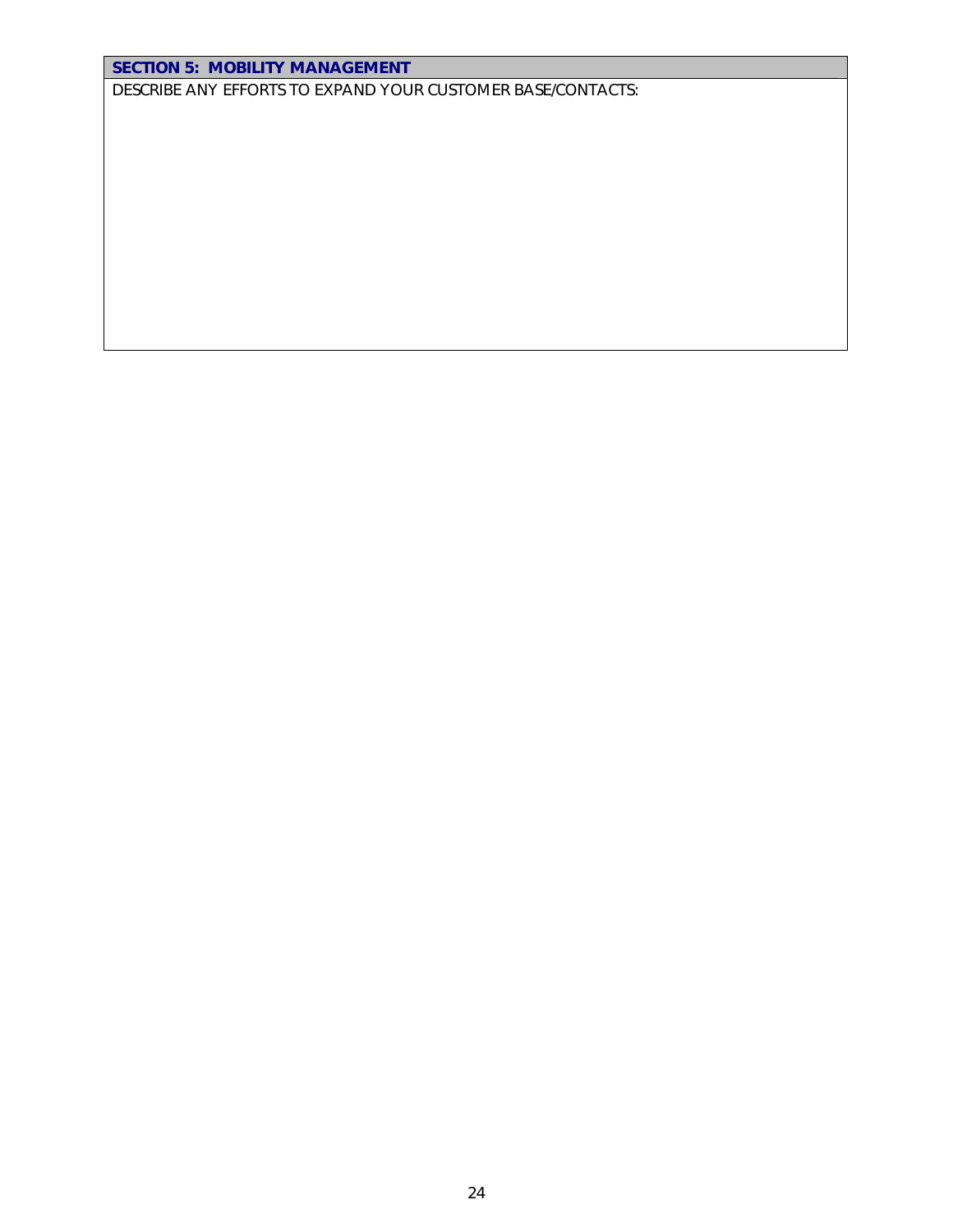

## *QUARTERLY PROJECT REPORT FORM*

#### COMPLETED FORMS ARE DUE TO SANDAG BY:

| Quarter | <b>Quarter Period</b> | Due Date |
|---------|-----------------------|----------|
|         | Jul 1 - Sep 30        | Oct 31   |
| 2       | Oct 1 - Dec 31        | Jan 31   |
| 3       | Jan 1 - Mar 31        | Apr 30   |
|         | Apr 1 - Jun 30        | Jul 31.  |

#### PLEASE SUBMIT TO:

grantreports@sandag.org

| <b>SECTION 1: GENERAL INFORMATION</b>                                                               |                                                                                                |  |  |  |  |  |  |
|-----------------------------------------------------------------------------------------------------|------------------------------------------------------------------------------------------------|--|--|--|--|--|--|
| DATE:                                                                                               | REPORTING PERIOD (QUARTER):                                                                    |  |  |  |  |  |  |
| <b>SUBMITTING AGENCY:</b>                                                                           | POINT OF CONTACT:                                                                              |  |  |  |  |  |  |
| PHONE:                                                                                              | E-MAIL:                                                                                        |  |  |  |  |  |  |
| SERVICE AREA DESCRIPTION:                                                                           |                                                                                                |  |  |  |  |  |  |
| FUNDING SOURCE(S): JARC   NEW FREEDOM SENIOR MINI-GRANT                                             |                                                                                                |  |  |  |  |  |  |
| $08\Box$<br>09<br>GRANT YEAR(S): $06$  <br>$07$                                                     | $10$  <br>11                                                                                   |  |  |  |  |  |  |
| <b>SECTION 2: SERVICE DESCRIPTION</b>                                                               |                                                                                                |  |  |  |  |  |  |
|                                                                                                     | SERVICE DESCRIPTION - Provide a detailed description (1-2 paragraphs) of the service provided. |  |  |  |  |  |  |
| Please indicate the route name and/or number, if available, and describe the route or service area. |                                                                                                |  |  |  |  |  |  |
|                                                                                                     |                                                                                                |  |  |  |  |  |  |
|                                                                                                     |                                                                                                |  |  |  |  |  |  |
|                                                                                                     |                                                                                                |  |  |  |  |  |  |
|                                                                                                     |                                                                                                |  |  |  |  |  |  |
|                                                                                                     |                                                                                                |  |  |  |  |  |  |
|                                                                                                     |                                                                                                |  |  |  |  |  |  |
|                                                                                                     |                                                                                                |  |  |  |  |  |  |
|                                                                                                     |                                                                                                |  |  |  |  |  |  |
|                                                                                                     |                                                                                                |  |  |  |  |  |  |
|                                                                                                     |                                                                                                |  |  |  |  |  |  |
|                                                                                                     |                                                                                                |  |  |  |  |  |  |
|                                                                                                     |                                                                                                |  |  |  |  |  |  |
|                                                                                                     |                                                                                                |  |  |  |  |  |  |
|                                                                                                     |                                                                                                |  |  |  |  |  |  |
|                                                                                                     |                                                                                                |  |  |  |  |  |  |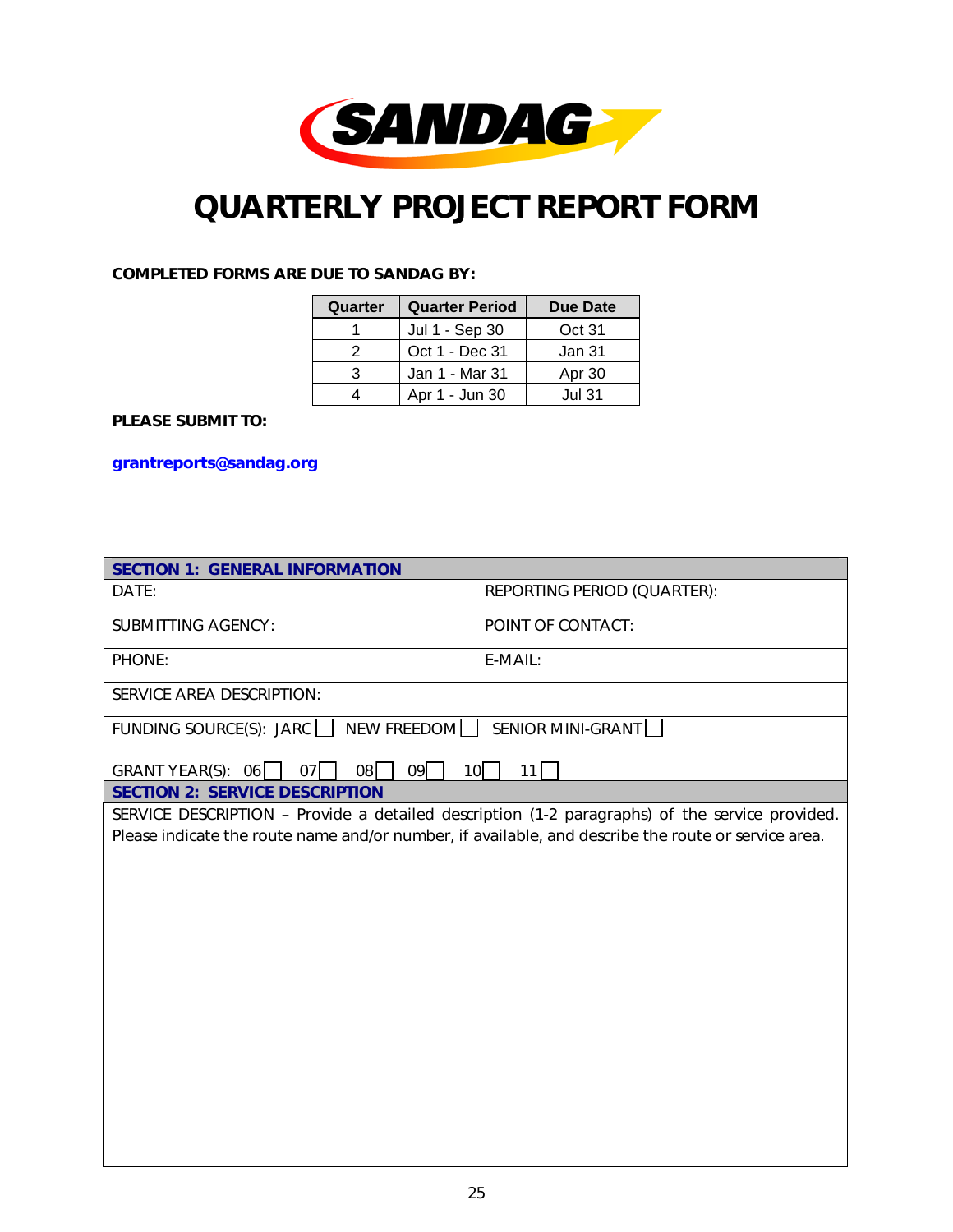EVALUATION – Describe how you have evaluated your project within your agency or organization. Identify relevant performance measures and benchmarks.

ACCOMPLISHMENTS – Highlight your greatest accomplishments. Describe any especially successful or innovative elements.

LESSONS LEARNED – What advice would you give to someone else starting a service like yours? What do you wish you had known when you started the service?

SECTION 3: DATA REPORTING

Please fill out the appropriate excel worksheet.